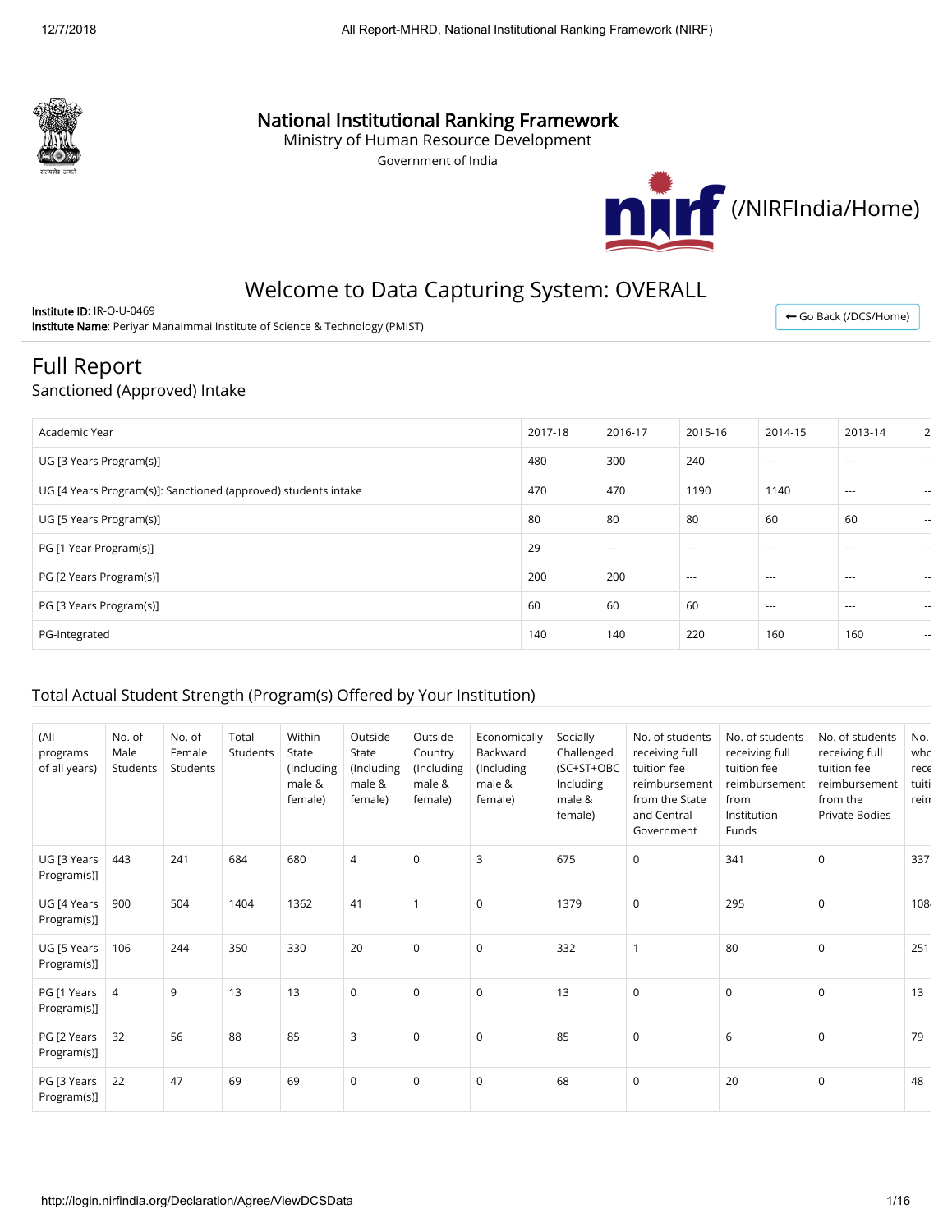| (All<br>programs<br>of all years) | No. of<br>Male<br>Students | No. of<br>Female<br>Students | Total<br>Students | Within<br>State<br>(Including)<br>male &<br>female) | Outside<br>State<br>(Including)<br>male &<br>female) | Outside<br>Country<br>(Including<br>male &<br>female) | Economically<br>Backward<br>(Including)<br>male &<br>female) | Socially<br>Challenged<br>(SC+ST+OBC<br>Including<br>male &<br>female) | No. of students<br>receiving full<br>tuition fee<br>reimbursement<br>from the State<br>and Central<br>Government | No. of students<br>receiving full<br>tuition fee<br>reimbursement<br>from<br>Institution<br>Funds | No. of students<br>receiving full<br>tuition fee<br>reimbursement<br>from the<br>Private Bodies | No.<br>who<br>rece<br>tuiti<br>rein |
|-----------------------------------|----------------------------|------------------------------|-------------------|-----------------------------------------------------|------------------------------------------------------|-------------------------------------------------------|--------------------------------------------------------------|------------------------------------------------------------------------|------------------------------------------------------------------------------------------------------------------|---------------------------------------------------------------------------------------------------|-------------------------------------------------------------------------------------------------|-------------------------------------|
| PG-<br>Integrated                 | 92                         | 72                           | 164               | 162                                                 | 2                                                    | 0                                                     | 0                                                            | 164                                                                    | 0                                                                                                                | 28                                                                                                | 0                                                                                               | 136                                 |

# Placement & Higher Studies

|                  |                                                     | UG [3 Years Program(s)]: Placement & higher studies for previous 3 years |                  |                                                      |                  |                                                                |                              |                                                               |                                 |
|------------------|-----------------------------------------------------|--------------------------------------------------------------------------|------------------|------------------------------------------------------|------------------|----------------------------------------------------------------|------------------------------|---------------------------------------------------------------|---------------------------------|
| Academic<br>Year | No. of first year<br>students intake in<br>the year | No. of first year<br>students admitted<br>in the year                    | Academic<br>Year | No. of students<br>admitted through<br>Lateral entry | Academic<br>Year | No. of students<br>graduating in<br>minimum stipulated<br>time | No. of<br>students<br>placed | Median salary of<br>placed<br>graduates (Amount in<br>$Rs.$ ) | No. of s<br>selecter<br>Higher: |
| $(2013-14)$      | 60                                                  | 3                                                                        | $(2014-15)$ 3    |                                                      | $(2015-16)$ 5    |                                                                | 2                            | 60000 (Sixty<br>Thousand)                                     | 3                               |
| $(2014-15)$      | 210                                                 | 61                                                                       | $(2015-16)$ 0    |                                                      | $(2016-17)$      | 39                                                             | 25                           | 136500 (One lakh<br>thirty six thousand and<br>five hundred)  | 13                              |
| $(2015-16)$      | 240                                                 | 117                                                                      | $(2016-17)$ 3    |                                                      | $(2017-18)$      | 89                                                             | 49                           | 162400 (One lakh sixty<br>two thousand and four<br>hundred)   | 21                              |

#### UG [4 Years Program(s)]: Placement & higher studies for previous 3 years

| Academic<br>Year | No. of first year<br>students intake in<br>the year | No. of first year<br>students admitted in<br>the year | Academic<br>Year | No. of students<br>admitted through<br>Lateral entry | Academic<br>Year | No. of students<br>graduating in<br>minimum stipulated<br>time | No. of<br>students<br>placed | Median salary of<br>placed graduates<br>(Amount in Rs.) | No. of st<br>selected<br>Higher S |
|------------------|-----------------------------------------------------|-------------------------------------------------------|------------------|------------------------------------------------------|------------------|----------------------------------------------------------------|------------------------------|---------------------------------------------------------|-----------------------------------|
| $(2012-13)$      | 1560                                                | 688                                                   | $(2013-14)$      | 190                                                  | $(2015-16)$      | 581                                                            | 284                          | 180000 (One lakh<br>eighty thousand)                    | 30                                |
| $(2013-14)$      | 1140                                                | 523                                                   | $(2014-15)$      | 78                                                   | $(2016-17)$      | 413                                                            | 228                          | 180000 (One lakh<br>eighty thousand)                    | 27                                |
| $(2014-15)$      | 1140                                                | 385                                                   | $(2015-16)$      | 58                                                   | $(2017-18)$      | 332                                                            | 255                          | 450000 (Four lakh<br>fifty thousand)                    | 20                                |

#### UG [5 Years Program(s)]: Placement & higher studies for previous 3 years

| Academic<br>Year | No. of first year<br>students intake in<br>the year | No. of first year<br>students admitted<br>in the year | Academic<br>Year | No. of students<br>admitted through<br>Lateral entry | Academic<br>Year | No. of students<br>graduating in<br>minimum stipulated<br>time | No. of<br>students<br>placed | Median salary of placed<br>graduates per annum<br>(Amount in Rs.) | No. of :<br>selecte<br>Higher |
|------------------|-----------------------------------------------------|-------------------------------------------------------|------------------|------------------------------------------------------|------------------|----------------------------------------------------------------|------------------------------|-------------------------------------------------------------------|-------------------------------|
| 2011-12          | 60                                                  | 60                                                    | 2012-13          | $\Omega$                                             | 2015-16          | 45                                                             | 32                           | 204000 (Two lakh and<br>four thousand)                            |                               |
| 2012-13          | 60                                                  | 60                                                    | 2013-14          | $\mathbf 0$                                          | 2016-17          | 35                                                             | 29                           | 174000 (One lakh<br>seventy four thousand)                        | 6                             |
| 2013-14          | 60                                                  | 60                                                    | 2014-15          | $\Omega$                                             | 2017-18          | 52                                                             | 50                           | 516000 (Flive lakh<br>sixteen thousand)                           | $\overline{2}$                |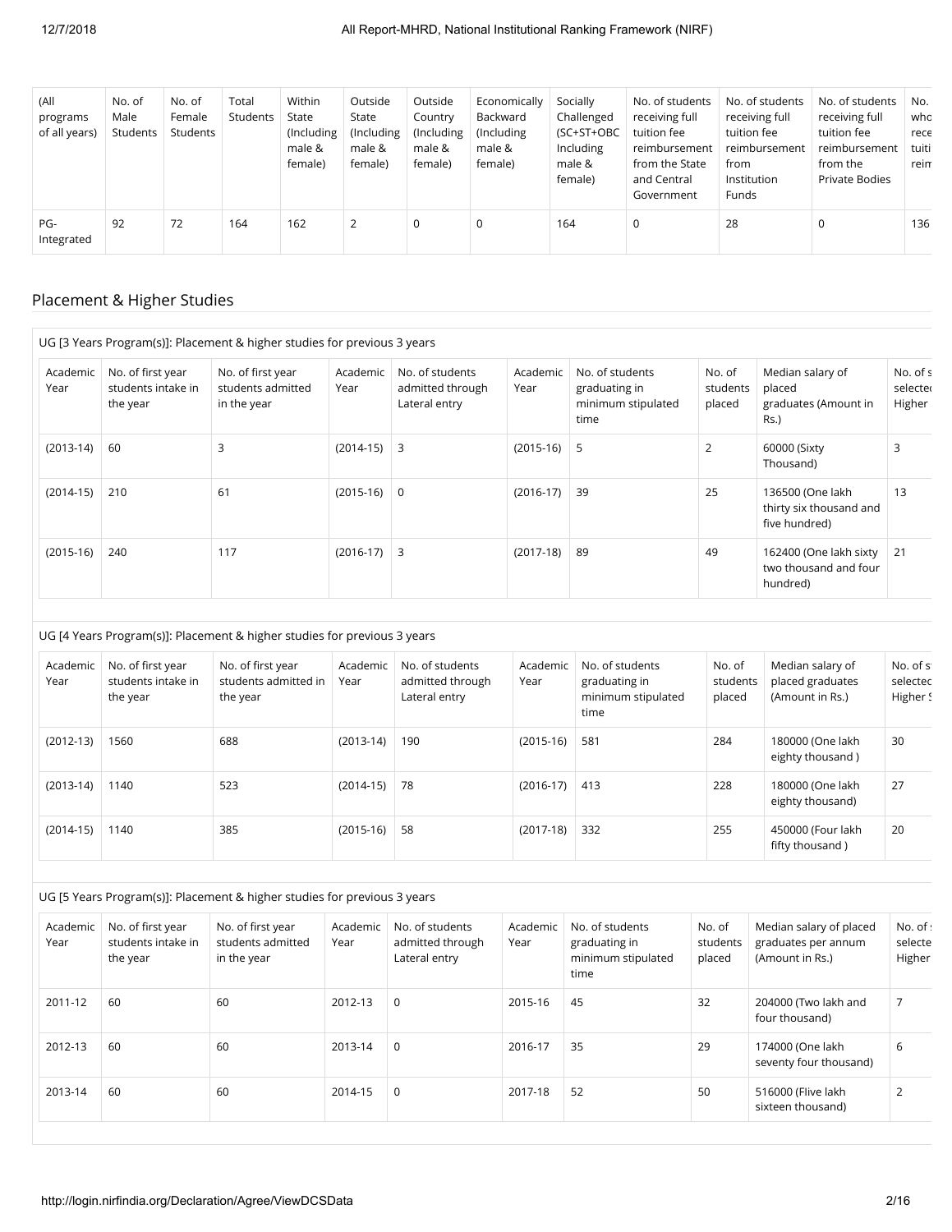|                  |                                                     | PG [1 year Program]: Placement & higher studies for previous 3 years |                  |                                                          |                              |                                                      |                                   |
|------------------|-----------------------------------------------------|----------------------------------------------------------------------|------------------|----------------------------------------------------------|------------------------------|------------------------------------------------------|-----------------------------------|
| Academic<br>Year | No. of first year<br>students intake in the<br>year | No. of first year students<br>admitted in the year                   | Academic<br>Year | No. of students graduating in<br>minimum stipulated time | No. of<br>students<br>placed | Median salary of placed<br>graduates (Amount in Rs.) | No. of student<br>for Higher Stur |
| $(2015-16)$      | -20                                                 | 19                                                                   | $(2015-16)$      | 14                                                       |                              | 180000 (One lakh eighty<br>thousand)                 | 0                                 |
| $(2016-17)$ 20   |                                                     | 5                                                                    | $(2016-17)$ 5    |                                                          | 0                            | 0 (Zero)                                             |                                   |
| $(2017-18)$      | -29                                                 | 20                                                                   | $(2017-18)$ 20   |                                                          | 10                           | 200000 (Two lakhs)                                   |                                   |

#### PG [2 Years Program(s)]: Placement & higher studies for previous 3 years

| Academic<br>Year | No. of first year<br>students intake in the<br>year | No. of first year students<br>admitted in the year | Academic<br>Year | No. of students graduating in<br>minimum stipulated time | No. of<br>students<br>placed | Median salary of placed<br>graduates (Amount in Rs.)   | No. of student<br>for Higher Stu |
|------------------|-----------------------------------------------------|----------------------------------------------------|------------------|----------------------------------------------------------|------------------------------|--------------------------------------------------------|----------------------------------|
| $(2014-15)$      | 410                                                 | 63                                                 | $(2015-16)$      | -55                                                      | 42                           | 180000 (One lakh eighty<br>thousand)                   |                                  |
| $(2015-16)$      | 430                                                 | 57                                                 | $(2016-17)$      | 53                                                       | 36                           | 154800 (One lakh fifty four<br>thousand eight hundred) | 6                                |
| $(2016-17)$      | 200                                                 | 59                                                 | $(2017-18)$      | 44                                                       | 39                           | 405000 (Four lakhs five<br>thousand)                   | 0                                |

#### PG [3 Years Program(s)]: Placement & higher studies for previous 3 years

| Academic<br>Year | No. of first year<br>students intake in<br>the year | No. of first year<br>students admitted in<br>the year | Academic<br>Year | No. of students<br>admitted through<br>Lateral entry | Academic<br>Year | No. of students<br>graduating in<br>minimum stipulated<br>time | No. of<br>students<br>placed | Median salary of<br>placed graduates<br>(Amount in Rs.) | No. of st<br>selected<br>Higher S |
|------------------|-----------------------------------------------------|-------------------------------------------------------|------------------|------------------------------------------------------|------------------|----------------------------------------------------------------|------------------------------|---------------------------------------------------------|-----------------------------------|
| $(2013-14)$      | -60                                                 | 0                                                     | $(2014-15)$      | 48                                                   | $(2015-16)$      | 45                                                             | 15                           | 120000 (One lakh<br>twenty thousand)                    |                                   |
| $(2014-15)$      | -60                                                 |                                                       | $(2015-16)$ 21   |                                                      | $(2016-17)$      | 20                                                             |                              | 300000 (Three lakhs)                                    | 0                                 |
| $(2015-16)$      | -60                                                 |                                                       | $(2016-17)$ 31   |                                                      | $(2017-18)$      | 29                                                             | 10                           | 300000 (Three lakhs)                                    | 0                                 |

#### PG-Integrated [5 Years Program(s)]: Placement & higher studies for previous 3 years

| Academic<br>Year | No. of first year<br>students intake in the<br>year | No. of first year students<br>admitted in the year | Academic<br>Year | No. of students graduating in<br>minimum stipulated time | No. of<br>students<br>placed | Median salary of placed<br>graduates (Amount in Rs.) | No. of student<br>for Higher Stur |
|------------------|-----------------------------------------------------|----------------------------------------------------|------------------|----------------------------------------------------------|------------------------------|------------------------------------------------------|-----------------------------------|
| $(2011-12)$      | 160                                                 | 38                                                 | $(2015-16)$ 17   |                                                          | 12                           | 250000 (Two lakhs fifty<br>thousand)                 | 0                                 |
| $(2012-13)$      | 160                                                 | 38                                                 | $(2016-17)$ 26   |                                                          | 23                           | 200000 (Two lakhs)                                   | 0                                 |
| $(2013-14)$      | 160                                                 | 22                                                 | $(2017-18)$ 19   |                                                          | 9                            | 180000 (One lakh eighty<br>thousand)                 | 0                                 |

### Ph.D Student Details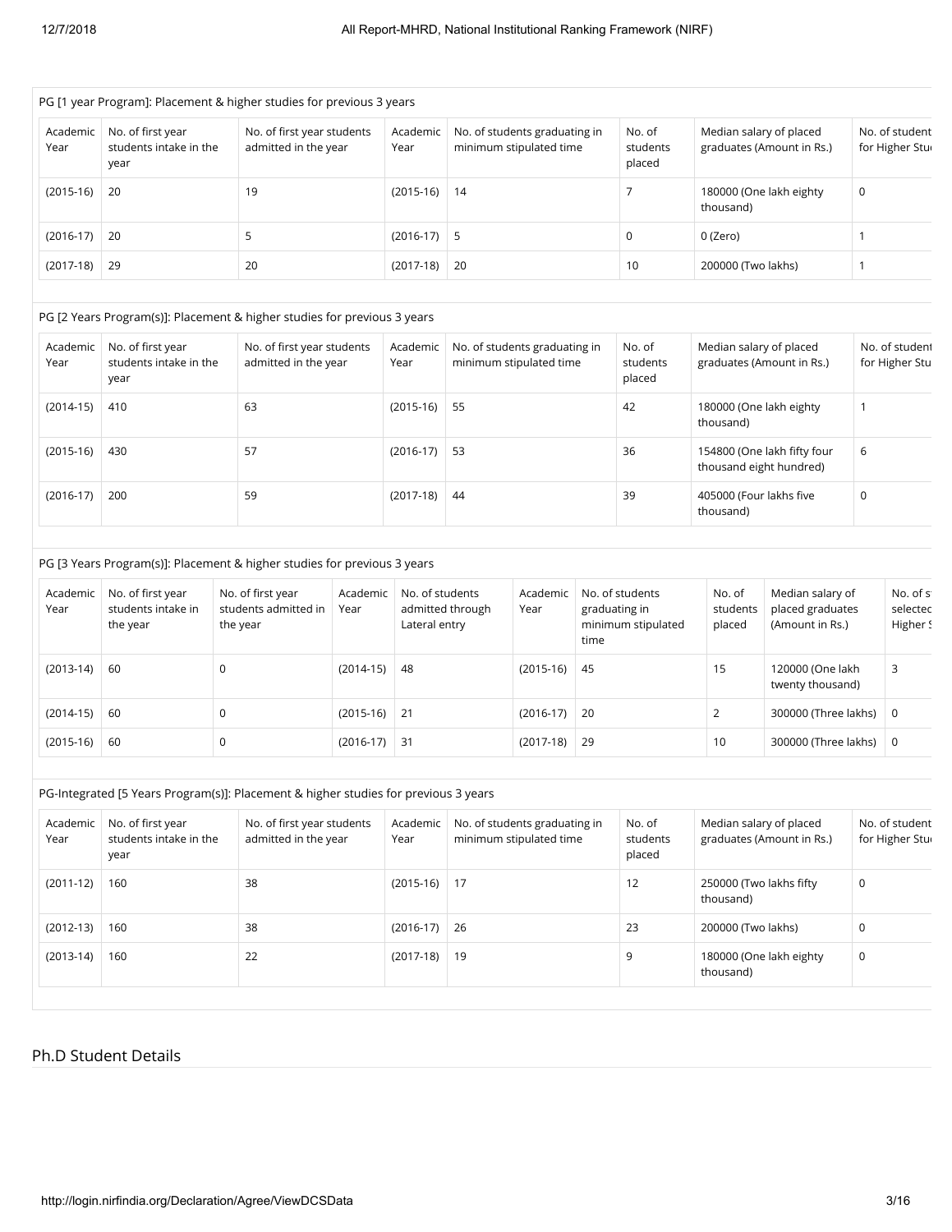| Ph.D (Student pursuing doctoral program till 2017-18; Students admitted in the academic year 2018-19 should not be entered here.) |                |                       |         |         |  |  |  |  |
|-----------------------------------------------------------------------------------------------------------------------------------|----------------|-----------------------|---------|---------|--|--|--|--|
|                                                                                                                                   |                | <b>Total Students</b> |         |         |  |  |  |  |
| Full Time                                                                                                                         |                | 22                    |         |         |  |  |  |  |
| Part Time                                                                                                                         |                | 127                   |         |         |  |  |  |  |
|                                                                                                                                   |                |                       |         |         |  |  |  |  |
|                                                                                                                                   |                |                       |         |         |  |  |  |  |
| No. of Ph.D students graduated (including Integrated Ph.D)                                                                        |                |                       |         |         |  |  |  |  |
|                                                                                                                                   | 2017-18        |                       | 2016-17 | 2015-16 |  |  |  |  |
| Full Time                                                                                                                         |                |                       | 2       | 2       |  |  |  |  |
| Part Time                                                                                                                         | 21<br>11<br>20 |                       |         |         |  |  |  |  |
|                                                                                                                                   |                |                       |         |         |  |  |  |  |

# Financial Resources: Utilised Amount for the Capital & Operational expenditure for previous 3 years

| <b>Financial Year</b>                                                                                                                            | 2017-18                                                                                         | 2016-17                                                                                             | 2015-16                                                                    |
|--------------------------------------------------------------------------------------------------------------------------------------------------|-------------------------------------------------------------------------------------------------|-----------------------------------------------------------------------------------------------------|----------------------------------------------------------------------------|
|                                                                                                                                                  | <b>Utilised Amount</b>                                                                          | <b>Utilised Amount</b>                                                                              | Utilised Amou                                                              |
| Annual Capital Expenditure on Academic Activities and Resources (excluding expenditure on buildings)                                             |                                                                                                 |                                                                                                     |                                                                            |
| Library                                                                                                                                          | 2163696 (Twenty One lakhs sixty th<br>ree thousand six hundred and nine<br>ty six)              | 962162 (Nine lakhs sixty two thous<br>and one hundred and sixty two)                                | 7908996 (Seventy nine I<br>housand nine hundred<br>six)                    |
| New Equipment for Laboratories                                                                                                                   | 7937849 (Seventy nine lakhs thirty<br>seven thousand eight hundred and<br>forty nine)           | 3019468 (Thirty lakhs nineteen tho<br>usand four hundred and sixty eigh<br>t)                       | 6907461 (Sixty nine lakh<br>ousand four hundred ar<br>e)                   |
| <b>Engineering Workshops</b>                                                                                                                     | 308020 (Three lakhs eight thousan<br>d and twenty)                                              | 197147 (One lakh ninety seven tho<br>usand one hundred and forty seve<br>n)                         | 198634 (One lakh ninet)<br>sand six hundred and th                         |
| Other expenditure on creation of Capital Assets (excluding expenditure<br>on Land and Building)                                                  | 6608483 (Sixty six lakhs eight thou<br>sand four hundred and eighty thre<br>e)                  | 11867239 (One crore eighteen lakh<br>s sixty seven thousand two hundre<br>d and thirty nine)        | 11575228 (One crore fif<br>seventy five thousand ty<br>d and twenty eight) |
| <b>Annual Operational Expenditure</b>                                                                                                            |                                                                                                 |                                                                                                     |                                                                            |
| Salaries (Teaching and Non Teaching staff)                                                                                                       | 168705382 (Sixteen Crore eighty se<br>ven lakhs five thousand three hun<br>dred and eighty two) | 175275716 (Seventeen crore fifty t<br>wo lakhs seventy five thousand sev<br>en hundred and sixteen) | 192501612 (Nineteen Cı<br>five lakhs one thousand<br>d and twelve)         |
| Maintenance of Academic Infrastructure or consumables, other running<br>expenditures etc. (excluding maintenance of hostels and allied services) | 49080917 (Four crore ninety lakhs<br>eighty thousand nine hundred and<br>seventeen)             | 66954430 (Six crore sixty nine lakh<br>s fifty four thousand four hundred<br>and thirty)            | 80157492 (Eight Crore o<br>y seven thousand four h<br>d ninety two)        |
| Seminars/Conferences/Workshops                                                                                                                   | 1118920 (Eleven lakhs eighteen th<br>ousand nine hundred and twenty)                            | 473124 (Four lakhs seventy three t<br>housand one hundred and twenty<br>four)                       | 380517 (Three lakhs eig<br>nd five hundred and sey                         |

| <b>IPR</b>               |      |      |      |
|--------------------------|------|------|------|
| Calendar year            | 2017 | 2016 | 2015 |
| No. of Patents Published | 18   | υ    |      |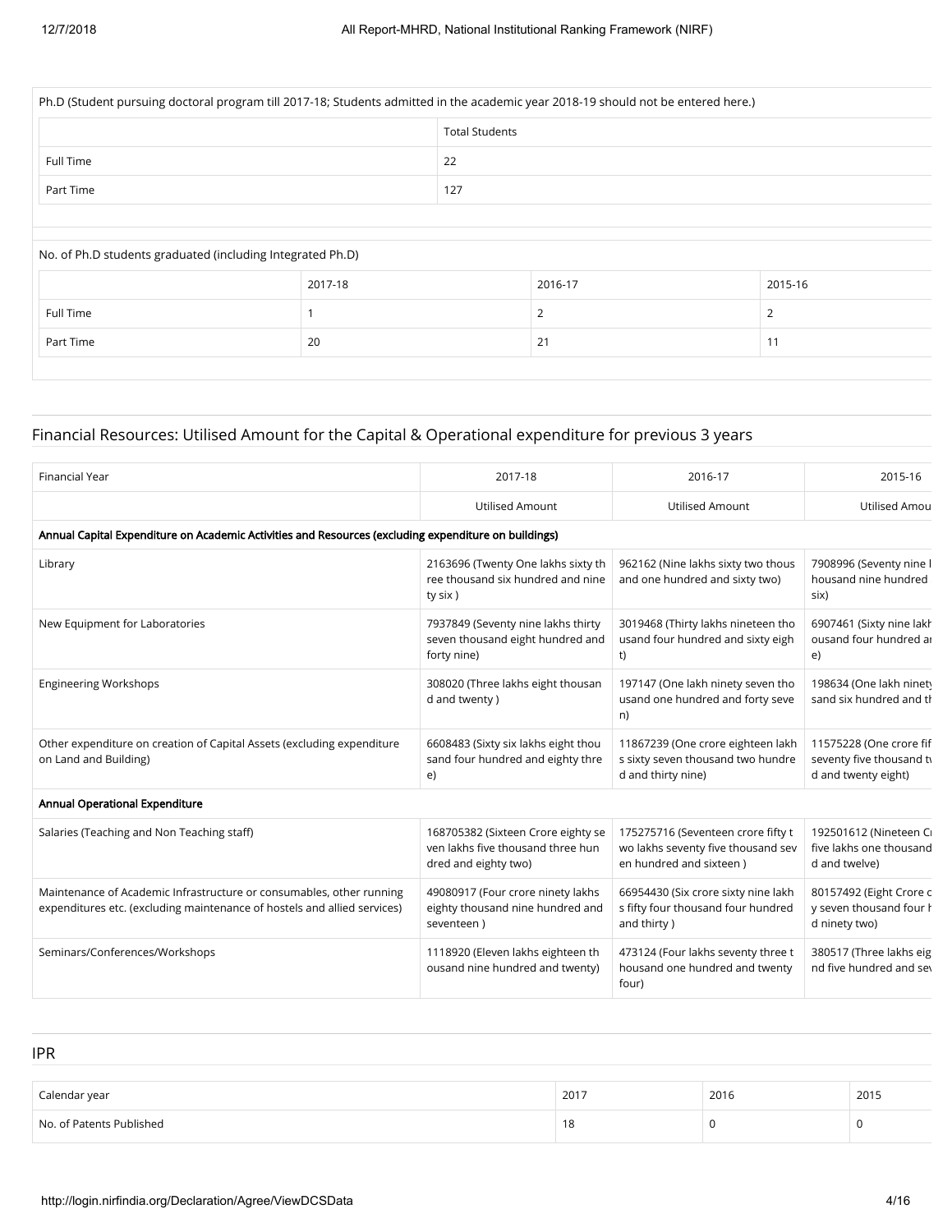| Calendar year          | 2017 | 2016 | 2015 |
|------------------------|------|------|------|
| No. of Patents Granted |      |      |      |

## Sponsored Research Details

| Financial Year                              | 2017-18                                                                      | 2016-17                                              | 2015-16                                   |
|---------------------------------------------|------------------------------------------------------------------------------|------------------------------------------------------|-------------------------------------------|
| Total no. of Sponsored Projects             | 6                                                                            | 12                                                   | כ                                         |
| Total no. of Funding Agencies               | 5                                                                            | 4                                                    | 4                                         |
| Total Amount Received (Amount in<br>Rupees) | 46615976                                                                     | 3067500                                              | 11698000                                  |
| Amount Received in Words                    | Four crore sixty six lakhs fifteen thousand nine hundred an<br>d seventy six | Thirty lakh sixty seven thousand and five<br>hundred | One Crore sixteen lakhs and ni<br>housand |

# Consultancy Project Details

| Financial Year                                     | 2017-18                                                       | 2016-17                                                               | 2015-16                                                     |
|----------------------------------------------------|---------------------------------------------------------------|-----------------------------------------------------------------------|-------------------------------------------------------------|
| Total no. of Consultancy Projects                  | 416                                                           | 399                                                                   | 402                                                         |
| Total no. of Client Organizations                  | 57                                                            | 44                                                                    | 51                                                          |
| <b>Total Amount Received (Amount</b><br>in Rupees) | 10836085                                                      | 5663679                                                               | 6779665                                                     |
| Amount Received in Words                           | One crore eight lakhs thirty six thousand a<br>nd eighty five | Fifty six lakhs sixty three thousand six hundred an<br>d seventy nine | Sixty seven lakhs seventy nine thousand<br>d and sixty five |

# Executive Development Programs (Minimum one year duration)

| Financial Year                              | 2017-18 | 2016-17 | 2015-16 |
|---------------------------------------------|---------|---------|---------|
| Total no. of Executive Development Programs |         | 0       | U       |
| Total no. of Participants                   |         | υ       | -0      |
| Total Annual Earnings (Amount in Rupees)    |         | 0       | τ.      |
| Total Annual Earnings in Words              | Zero    | Zero    | Zero    |

## PCS Facilities: Facilities of physically challenged students

| . Do your institution buildings have Lifts/Ramps?                                                                                                           | Yes, more than 80% of tl<br>buildings |
|-------------------------------------------------------------------------------------------------------------------------------------------------------------|---------------------------------------|
| 2. Do your institution have provision for walking aids, including wheel chairs and transportation from one building to another for handicapped<br>students? | Yes                                   |
| 3. Do your institution buildings have specially designed toilets for handicapped students?                                                                  | Yes, more than 80% of tl<br>buildings |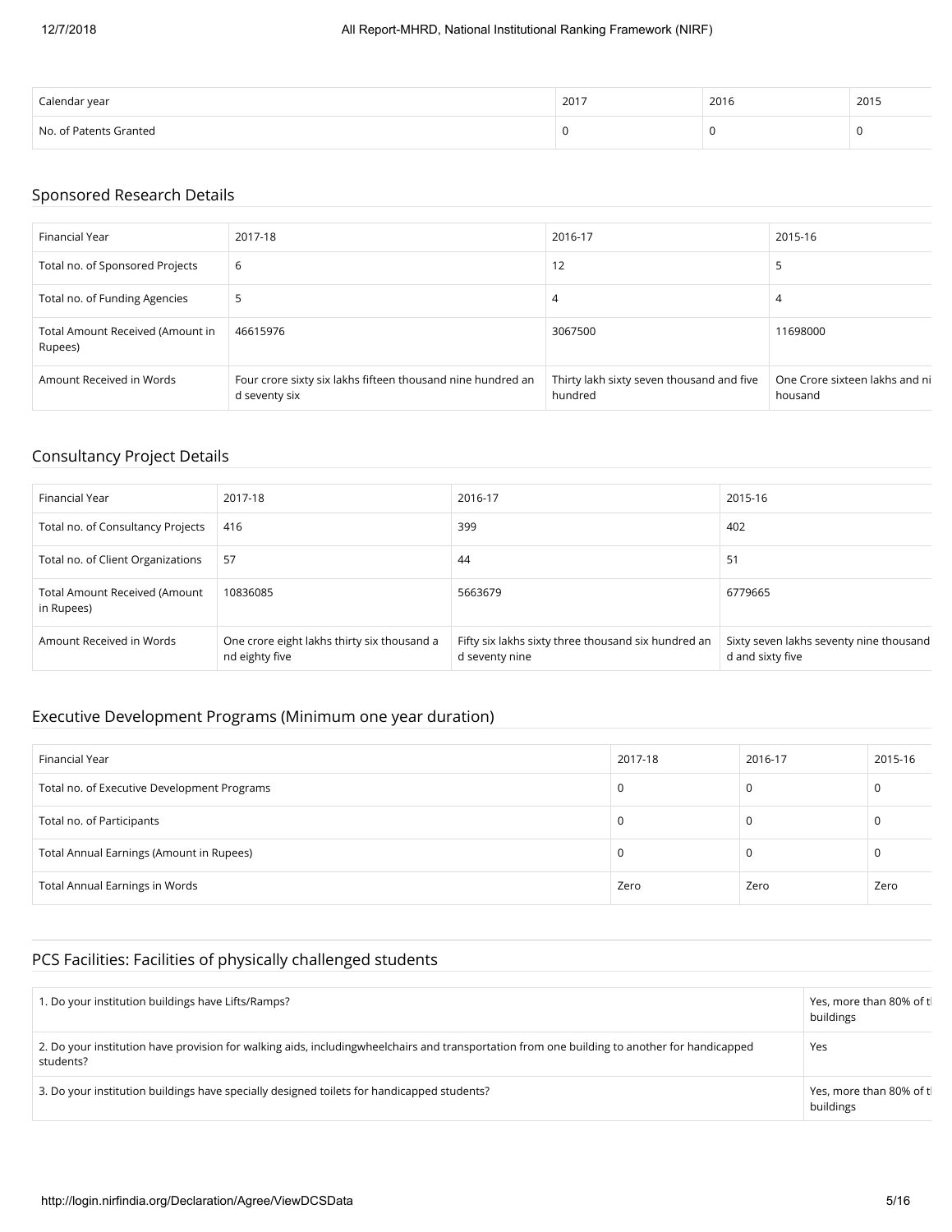## Faculty Details

1. How many faculty members of your institution have received highly reputed national/international awards/recognition from Central government agencies in the previous year (2017-18)?

| Srno           | Name                      | Age | Designation            | Gender | Qualification                | Experience (In<br>Months) | Is Associated<br>Last Year | Currently working with<br>institution? | Joining<br>Date     | Leaving<br>Date          | Ass<br>typ |
|----------------|---------------------------|-----|------------------------|--------|------------------------------|---------------------------|----------------------------|----------------------------------------|---------------------|--------------------------|------------|
| $\mathbf{1}$   | Ambalavanan R             | 76  | Professor              | Male   | Ph.D                         | 492                       | Yes                        | No                                     | 12-08-<br>2015      | 29-06-<br>2018           | Ad<br>Co   |
| $\overline{2}$ | Balakrishnan V            | 32  | Assistant<br>Professor | Male   | M.Sc.(Engg)                  | 108                       | Yes                        | Yes                                    | 03-06-<br>2013      | ---                      | Vis        |
| 3              | C Vimala                  | 53  | Associate<br>Professor | Female | Ph.D                         | 342                       | Yes                        | Yes                                    | $20 - 06 -$<br>1990 | $\scriptstyle\cdots$     | Re         |
| 4              | Chitra K                  | 53  | Assistant<br>Professor | Female | M.Arch.                      | 153                       | Yes                        | Yes                                    | $03-10-$<br>2011    | $\scriptstyle\cdots$     | Re         |
| 5              | Dhanasekaran M            | 45  | Professor              | Male   | Ph.D                         | 265                       | Yes                        | Yes                                    | $02 - 06 -$<br>2014 | $\overline{\phantom{a}}$ | Re         |
| 6              | Edhaya K                  | 28  | Assistant<br>Professor | Female | M.Arch.                      | 36                        | Yes                        | Yes                                    | $18 - 01 -$<br>2017 | $\scriptstyle\cdots$     | Re         |
| 7              | Gomathi S                 | 37  | Assistant<br>Professor | Female | Ph.D                         | 60                        | Yes                        | Yes                                    | $11 - 07 -$<br>2014 | $\overline{\phantom{a}}$ | Re         |
| 8              | Gopal P S                 | 31  | Assistant<br>Professor | Male   | M.Arch.                      | 85                        | Yes                        | Yes                                    | $01 - 06 -$<br>2012 | ---                      | Vis        |
| 9              | Janaki N                  | 37  | Assistant<br>Professor | Female | M.Arch.                      | 157                       | Yes                        | Yes                                    | $01 - 08 -$<br>2013 | $\overline{\phantom{a}}$ | Re         |
| 10             | Jasmine Vidhya K          | 38  | Associate<br>Professor | Female | M.Arch.                      | 136                       | Yes                        | Yes                                    | $01-07-$<br>2009    | $\cdots$                 | Re         |
| 11             | Jayasudha P               | 44  | Professor              | Female | Ph.D                         | 232                       | Yes                        | Yes                                    | 15-03-<br>1999      | $\scriptstyle\cdots$     | Re         |
| 12             | Joseph Newman<br>Fernando | 67  | Professor              | Male   | M.Plan                       | 464                       | Yes                        | Yes                                    | $10-07-$<br>2017    | $\scriptstyle\cdots$     | Ad<br>Co   |
| 13             | Kalilur Rahuman           | 34  | Assistant<br>Professor | Male   | B. Arch                      | 126                       | Yes                        | Yes                                    | $04 - 01 -$<br>2016 | ---                      | Vis        |
| 14             | Kavitha V S               | 41  | Associate<br>Professor | Female | M.Arch.                      | 221                       | Yes                        | Yes                                    | $01-07-$<br>2005    | $\scriptstyle\cdots$     | Re         |
| 15             | Kiruthiga R               | 24  | Assistant<br>Professor | Female | B. Arch                      | 25                        | Yes                        | Yes                                    | 24-06-<br>2016      | $\scriptstyle\cdots$     | Re         |
| 16             | Kumaresan A               | 45  | Assistant<br>Professor | Male   | MFA: Masters of<br>Fine Arts | 240                       | Yes                        | No                                     | $01-07-$<br>2016    | $18-07-$<br>2017         | Re         |
| 17             | Latha R                   | 44  | Assistant<br>Professor | Female | M.Tech                       | 220                       | Yes                        | Yes                                    | $01 - 11 -$<br>2016 | $\ldots$                 | Rej        |
| 18             | Manonmani K               | 40  | Associate<br>Professor | Female | M.Plan                       | 192                       | Yes                        | Yes                                    | $01-07-$<br>2005    | $\cdots$                 | Re         |
| 19             | Martin Prasanth J         | 26  | Assistant<br>Professor | Male   | B. Arch                      | 37                        | Yes                        | No                                     | $11 - 12 -$<br>2017 | 30-04-<br>2018           | Ad<br>Co   |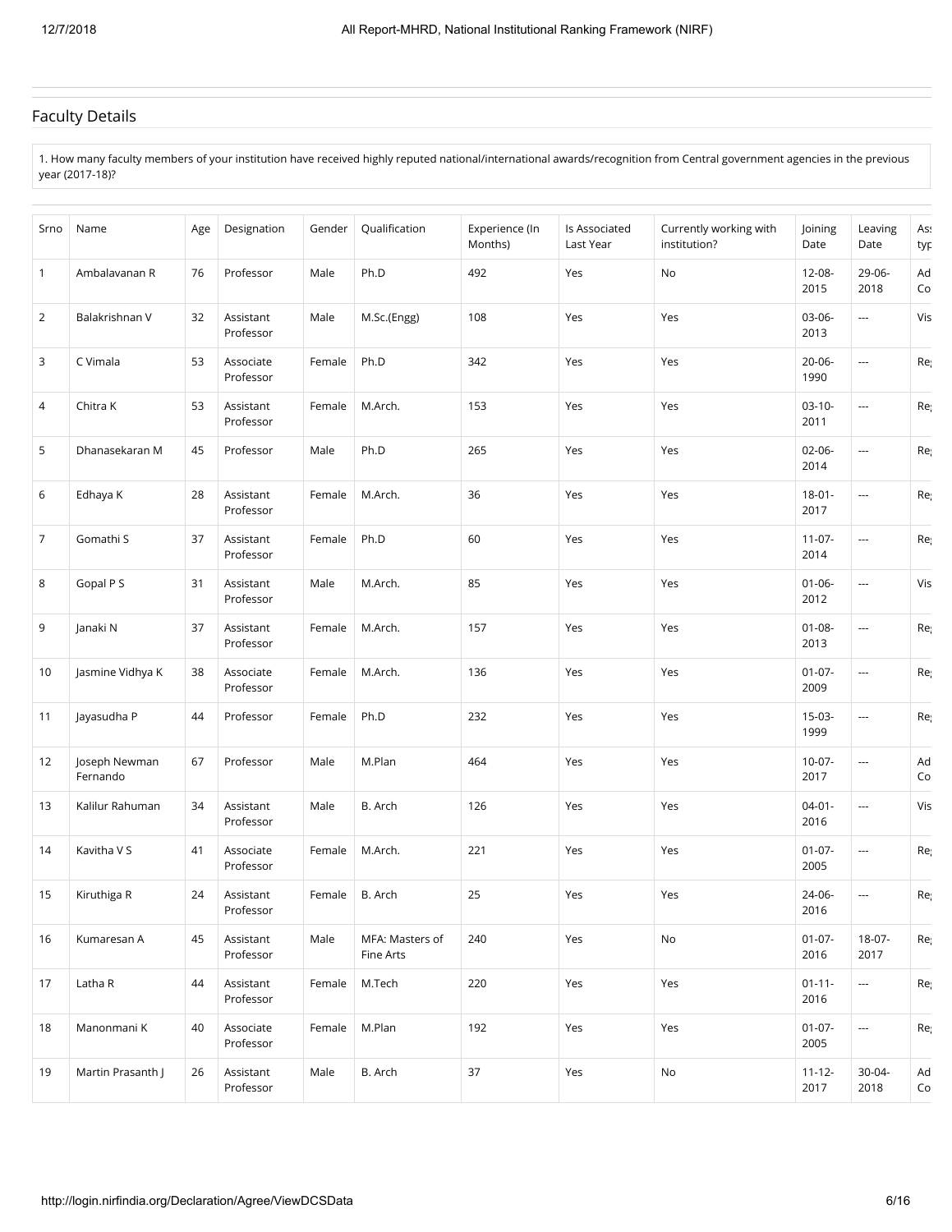| 20 | Mukilan J              | 33 | Assistant<br>Professor | Male   | B. Arch        | 134            | Yes | Yes | $01 - 12 -$<br>2015 | ---                      | Vis      |
|----|------------------------|----|------------------------|--------|----------------|----------------|-----|-----|---------------------|--------------------------|----------|
| 21 | Mullai J               | 42 | Assistant<br>Professor | Female | M.Arch.        | 230            | Yes | Yes | 24-09-<br>2012      | ---                      | Re       |
| 22 | Nivasini M             | 24 | Other                  | Female | B. Arch        | 8              | Yes | No  | $10 - 04 -$<br>2017 | 28-07-<br>2017           | Ad<br>Co |
| 23 | Parameshwari P         | 24 | Assistant<br>Professor | Female | M.Arch.        | $\overline{2}$ | Yes | Yes | 25-06-<br>2018      | ---                      | Re       |
| 24 | Pavithra M             | 27 | Assistant<br>Professor | Female | B. Arch        | 61             | Yes | No  | $17-07-$<br>2017    | 03-04-<br>2018           | Re       |
| 25 | Pratheeba S            | 38 | Assistant<br>Professor | Female | B. Arch        | 182            | Yes | Yes | 28-04-<br>2014      | ---                      | Re       |
| 26 | Rajaa G                | 40 | Associate<br>Professor | Male   | M.Arch.        | 169            | Yes | Yes | 28-06-<br>2016      | ---                      | Re       |
| 27 | Ramachandran N         | 58 | Professor              | Male   | Ph.D           | 361            | Yes | No  | $11 - 06 -$<br>1992 | $30 - 06 -$<br>2017      | Re       |
| 28 | Ramesh Babu N          | 41 | Associate<br>Professor | Male   | M.Plan         | 197            | Yes | Yes | $01 - 08 -$<br>2011 | ---                      | Re       |
| 29 | Saranya V              | 25 | Assistant<br>Professor | Female | B. Arch        | 38             | Yes | Yes | 20-06-<br>2018      | $\overline{\phantom{a}}$ | Re       |
| 30 | Siva B                 | 30 | Assistant<br>Professor | Male   | MFA(Fine Arts) | 74             | Yes | Yes | 27-07-<br>2015      | ---                      | Re       |
| 31 | Sivapriya C            | 37 | Assistant<br>Professor | Female | M.Tech         | 169            | Yes | Yes | $08 - 11 -$<br>2005 | $\overline{\phantom{a}}$ | Re       |
| 32 | Sridivya KR            | 23 | Other                  | Female | B. Arch        | 5              | Yes | Yes | 25-06-<br>2018      | $\overline{\phantom{a}}$ | Re       |
| 33 | Subramanian C V        | 43 | Associate<br>Professor | Male   | Ph.D           | 241            | Yes | Yes | 24-08-<br>1999      | $\overline{\phantom{a}}$ | Re       |
| 34 | Subramanian S          | 48 | Associate<br>Professor | Male   | M.Arch.        | 205            | Yes | Yes | $04-01-$<br>2016    | ---                      | Re       |
| 35 | Tamilarasan A          | 47 | Professor              | Male   | B. Arch        | 289            | Yes | No  | 24-06-<br>2016      | $22 - 12 -$<br>2017      | Ad<br>Co |
| 36 | Tanushree R            | 25 | Assistant<br>Professor | Female | M.Arch.        | $\overline{2}$ | Yes | Yes | 25-06-<br>2018      | ---                      | Re       |
| 37 | Thirunavukkarasu S     | 39 | Assistant<br>Professor | Male   | Ph.D           | 160            | Yes | No  | 23-07-<br>2009      | $12 - 07 -$<br>2017      | Re       |
| 38 | U Balaguru<br>Prasanna | 31 | Assistant<br>Professor | Male   | B. Arch        | 93             | Yes | No  | 12-06-<br>2017      | 25-06-<br>2018           | Re       |
| 39 | Uma Mouthiga E         | 28 | Assistant<br>Professor | Female | M.Arch.        | $30\,$         | Yes | Yes | $01-07-$<br>2014    | ---                      | Re       |
| 40 | A Narkis Banu          | 23 | Assistant<br>Professor | Female | M.Tech         | $\mathbf{1}$   | No  | Yes | $31-07-$<br>2018    | ---                      | Re       |
| 41 | D Christy Sujatha      | 45 | Assistant<br>Professor | Female | M.Tech         | 204            | Yes | Yes | 17-06-<br>2007      | ---                      | Re       |
| 42 | G Thamilvanan          | 39 | Assistant<br>Professor | Male   | <b>SET</b>     | 128            | Yes | Yes | 03-02-<br>2009      | ---                      | Re       |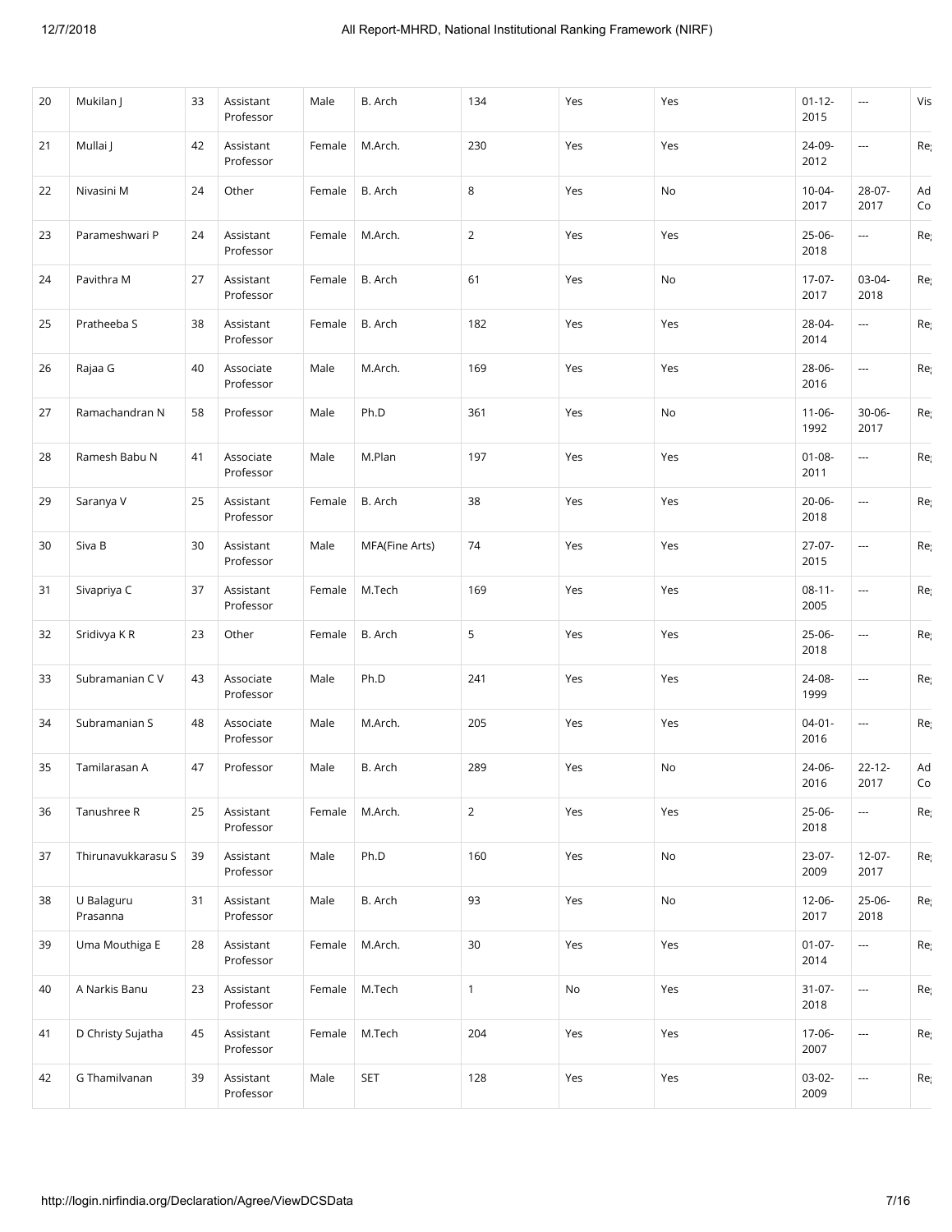| 43 | K Anbalagan              | 54 | Assistant<br>Professor | Male   | Ph.D        | 334 | Yes | Yes | $05 - 04 -$<br>2012 | $\overline{\phantom{a}}$ | Re       |
|----|--------------------------|----|------------------------|--------|-------------|-----|-----|-----|---------------------|--------------------------|----------|
| 44 | L Durga Devi             | 34 | Assistant<br>Professor | Female | M.E.        | 49  | No  | Yes | 09-07-<br>2018      | $\overline{\phantom{a}}$ | Re       |
| 45 | P Geetha                 | 35 | Assistant<br>Professor | Female | M. Phil     | 128 | Yes | Yes | $14 - 11 -$<br>2007 | $\overline{\phantom{a}}$ | Re       |
| 46 | R Prakash                | 27 | Assistant<br>Professor | Male   | Ph.D        | 28  | Yes | Yes | $13 - 11 -$<br>2017 | $\overline{\phantom{a}}$ | Re       |
| 47 | S Krishna                | 34 | Assistant<br>Professor | Female | M. Phil     | 112 | Yes | Yes | 17-06-<br>2008      | $\overline{\phantom{a}}$ | Re       |
| 48 | V Srithar                | 36 | Assistant<br>Professor | Male   | M.E.        | 109 | Yes | Yes | $15-06-$<br>2009    | $\overline{\phantom{a}}$ | Re       |
| 49 | <b>B Namasivayam</b>     | 41 | Assistant<br>Professor | Male   | M.Tech      | 115 | No  | Yes | 09-07-<br>2018      | ---                      | Re       |
| 50 | D Ruby                   | 42 | Assistant<br>Professor | Female | M. Phil     | 209 | Yes | Yes | $14-02-$<br>2001    | $\overline{\phantom{a}}$ | Re       |
| 51 | J Jeyachidra             | 47 | Associate<br>Professor | Female | Ph.D        | 271 | Yes | Yes | 13-08-<br>2001      | ---                      | Re       |
| 52 | K Meena                  | 36 | Assistant<br>Professor | Female | M.E.        | 156 | Yes | Yes | $04-12-$<br>2003    | $\overline{\phantom{a}}$ | Re       |
| 53 | M Rajathi                | 34 | Assistant<br>Professor | Female | M.Sc.       | 12  | Yes | Yes | 17-07-<br>2017      | $\overline{\phantom{a}}$ | Re       |
| 54 | P Santhi Flora           | 34 | Assistant<br>Professor | Female | M.Tech      | 9   | No  | No  | $21 - 06 -$<br>2017 | $10 - 04 -$<br>2018      | Re       |
| 55 | S Boobalan               | 39 | Assistant<br>Professor | Male   | M. Phil     | 12  | No  | No  | $17-07-$<br>2017    | $31 - 05 -$<br>2018      | Re       |
| 56 | S Suganya Lilian         | 25 | Assistant<br>Professor | Female | <b>SET</b>  | 3   | Yes | Yes | 09-07-<br>2018      | ---                      | Re       |
| 57 | <b>B</b> Nalini          | 30 | Assistant<br>Professor | Female | <b>NET</b>  | 64  | Yes | Yes | 17-07-<br>2015      | $\overline{\phantom{a}}$ | Re       |
| 58 | D Maghesh kumar          | 50 | Assistant<br>Professor | Male   | <b>SLET</b> | 300 | Yes | Yes | $13 - 06 -$<br>2011 | $\overline{\phantom{a}}$ | Re       |
| 59 | J Jenith                 | 24 | Assistant<br>Professor | Female | <b>NET</b>  | 5   | Yes | No  | $22 - 06 -$<br>2017 | $15 - 12 -$<br>2017      | Ad<br>Co |
| 60 | K Kesavan                | 51 | Assistant<br>Professor | Male   | Ph.D        | 205 | Yes | Yes | $26-07-$<br>2010    | ---                      | Re       |
| 61 | M Chandra kumar<br>Peter | 40 | Assistant<br>Professor | Male   | M.Tech      | 202 | Yes | Yes | $30 - 05 -$<br>2008 | $\overline{\phantom{a}}$ | Re       |
| 62 | P Sabapathy              | 67 | Professor              | Male   | Ph.D        | 435 | Yes | No  | $01 - 07 -$<br>2009 | $31 - 08 -$<br>2018      | Re       |
| 63 | S Arumugam               | 51 | Assistant<br>Professor | Male   | M. Phil     | 183 | Yes | Yes | $01 - 04 -$<br>1997 | ---                      | Re       |
| 64 | S Parameswaran           | 33 | Assistant<br>Professor | Male   | <b>NET</b>  | 38  | Yes | Yes | $25-06-$<br>2018    | ---                      | Re       |
| 65 | A Kathalingam            | 54 | Professor              | Male   | Ph.D        | 299 | Yes | No  | $01-09-$<br>1999    | $30 - 08 -$<br>2018      | Re       |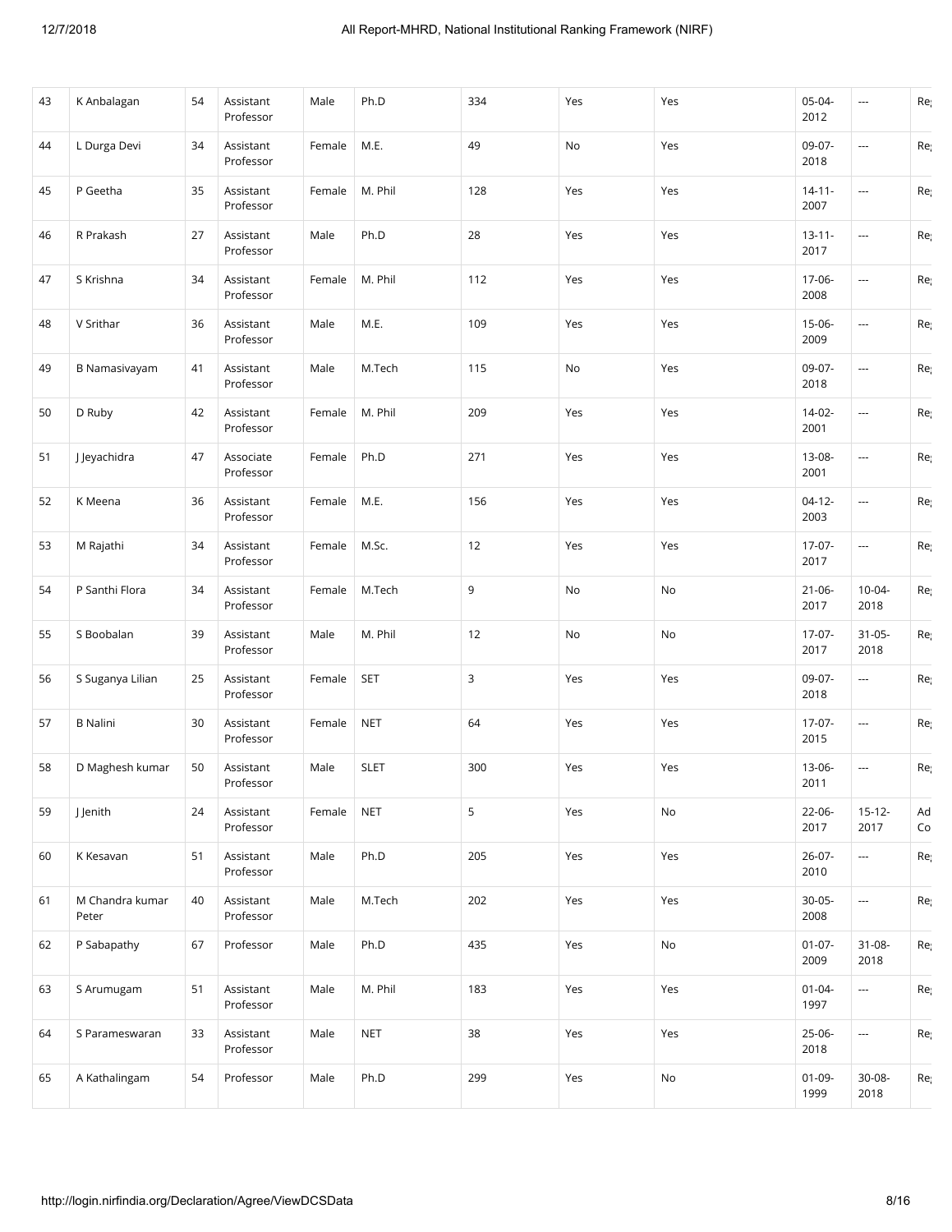| 66 | Babu Shajan Kevin        | 29 | Assistant<br>Professor | Male   | <b>SLET</b> | 96             | Yes | No  | $15-06-$<br>2017    | 30-06-<br>2018           | Re |
|----|--------------------------|----|------------------------|--------|-------------|----------------|-----|-----|---------------------|--------------------------|----|
| 67 | Divay                    | 23 | Assistant<br>Professor | Male   | <b>NET</b>  | 10             | Yes | No  | 23-06-<br>2017      | $02 - 05 -$<br>2018      | Re |
| 68 | K Suganthi               | 35 | Assistant<br>Professor | Female | <b>NET</b>  | 138            | Yes | Yes | 20-07-<br>2015      | ---                      | Re |
| 69 | K Sethurajan             | 54 | Assistant<br>Professor | Male   | <b>MCA</b>  | 332            | Yes | Yes | $01 - 09 -$<br>2004 | $\ldots$                 | Re |
| 70 | N Lenin                  | 39 | Assistant<br>Professor | Male   | Ph.D        | 153            | Yes | Yes | $01-07-$<br>2016    | $\overline{\phantom{a}}$ | Re |
| 71 | R Karthik                | 33 | Assistant<br>Professor | Male   | M.Tech      | 108            | Yes | Yes | 22-07-<br>2009      | ---                      | Re |
| 72 | S Devi Priya             | 32 | Assistant<br>Professor | Female | M. Phil     | 66             | Yes | Yes | 22-06-<br>2017      | ---                      | Re |
| 73 | T Lokesh                 | 35 | Assistant<br>Professor | Female | <b>MCA</b>  | 13             | No  | Yes | $21 - 06 -$<br>2017 | $\scriptstyle\cdots$     | Re |
| 74 | A Haja Alaudeen          | 39 | Assistant<br>Professor | Male   | Ph.D        | 172            | Yes | No  | $26-07-$<br>2010    | 15-06-<br>2018           | Re |
| 75 | <b>B</b> Sridevi         | 43 | Assistant<br>Professor | Female | M. Phil     | 145            | Yes | Yes | 19-06-<br>2009      | ---                      | Re |
| 76 | D Umamaheswari           | 52 | Associate<br>Professor | Female | Ph.D        | 276            | Yes | Yes | $20 - 10 -$<br>1996 | ---                      | Re |
| 77 | Jonti Deuri              | 30 | Assistant<br>Professor | Female | <b>SLET</b> | 24             | No  | Yes | $17-07-$<br>2017    | $\scriptstyle\cdots$     | Re |
| 78 | K<br>Mohanasundaram      | 61 | Professor              | Male   | Ph.D        | 408            | Yes | Yes | $07-07-$<br>2017    | $\cdots$                 | Re |
| 79 | N Jayanthi               | 36 | Assistant<br>Professor | Female | Ph.D        | 123            | Yes | Yes | 12-06-<br>2017      | $\scriptstyle\cdots$     | Re |
| 80 | R Arumugam               | 38 | Assistant<br>Professor | Male   | Ph.D        | 173            | Yes | Yes | $30 - 05 -$<br>2008 | ---                      | Re |
| 81 | S Buvaneswari            | 52 | Associate<br>Professor | Female | Ph.D        | 277            | Yes | Yes | 08-07-<br>1995      | $\overline{\phantom{a}}$ | Re |
| 82 | T Chitra Devi            | 37 | Assistant<br>Professor | Female | M. Phil     | 99             | Yes | Yes | 25-09-<br>2017      | ---                      | Re |
| 83 | A Kavitha                | 36 | Assistant<br>Professor | Female | Ph.D        | $\overline{7}$ | Yes | No  | 12-06-<br>2017      | $23 - 12 -$<br>2017      | Re |
| 84 | C Anusuya alias<br>Priya | 37 | Assistant<br>Professor | Female | SET         | 134            | Yes | Yes | $03-10-$<br>2011    | ---                      | Re |
| 85 | E Elakkiya               | 23 | Assistant<br>Professor | Female | <b>MCA</b>  | 13             | No  | Yes | $21 - 06 -$<br>2017 | $\sim$                   | Re |
| 86 | K Abinaya                | 29 | Assistant<br>Professor | Female | M.Tech      | 11             | No  | No  | $17-07-$<br>2017    | 14-06-<br>2018           | Re |
| 87 | K Vanitha                | 39 | Associate<br>Professor | Female | Ph.D        | 140            | Yes | No  | 04-08-<br>2010      | $13-07-$<br>2018         | Re |
| 88 | P Aruna                  | 37 | Assistant<br>Professor | Female | Ph.D        | 179            | Yes | Yes | $01 - 04 -$<br>2006 | $\overline{\phantom{a}}$ | Re |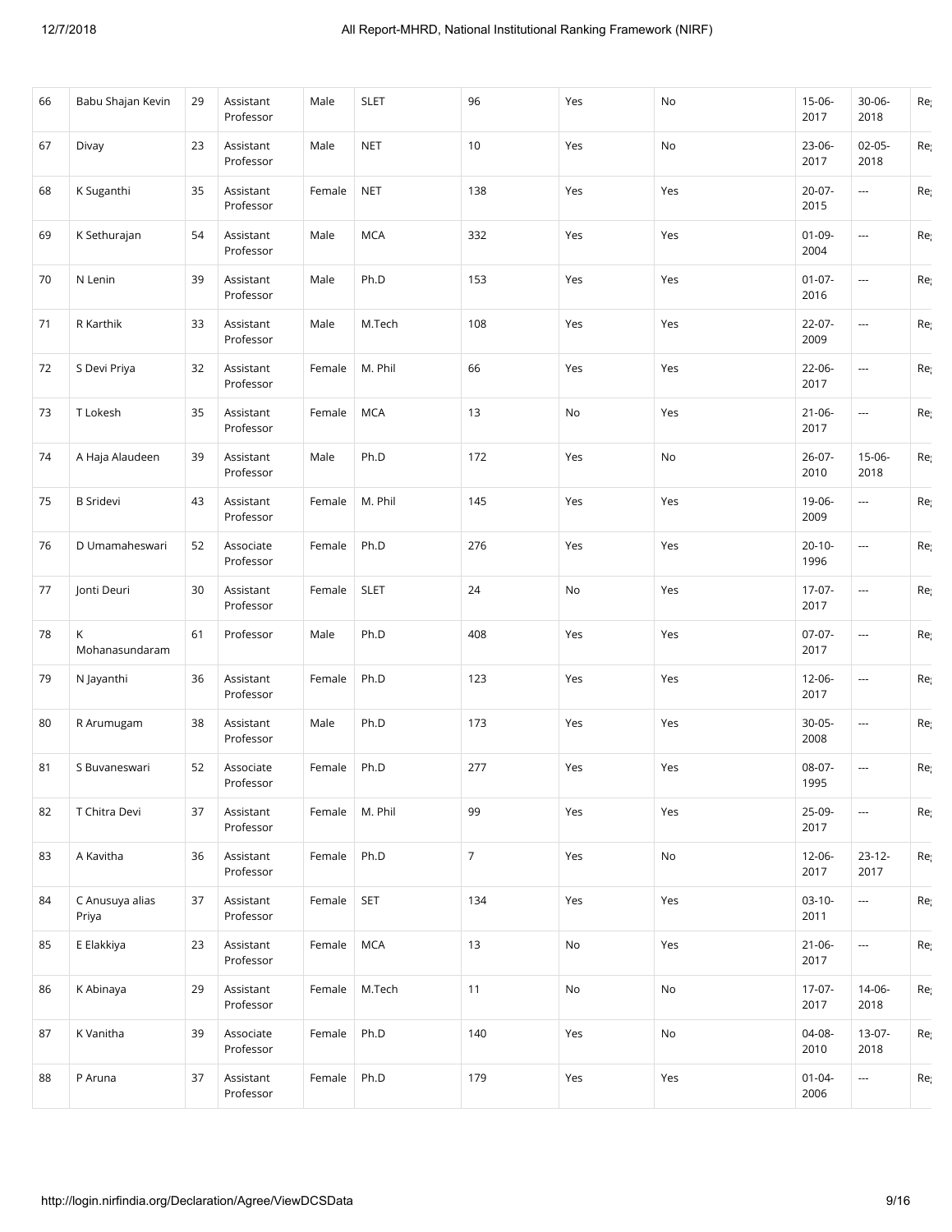| 89  | R Krishnamurthi       | 61 | Assistant<br>Professor | Male   | Ph.D        | 397          | Yes | Yes | 17-08-<br>2017      | ---                      | Re |
|-----|-----------------------|----|------------------------|--------|-------------|--------------|-----|-----|---------------------|--------------------------|----|
| 90  | S G Kanimozhi         | 25 | Assistant<br>Professor | Female | M.E.        | 11           | No  | No  | $17-07-$<br>2017    | 19-06-<br>2018           | Re |
| 91  | T Valli               | 36 | Assistant<br>Professor | Female | <b>NET</b>  | 102          | Yes | Yes | 09-07-<br>2016      | $\overline{\phantom{a}}$ | Re |
| 92  | B Kamachi<br>Sundaram | 29 | Assistant<br>Professor | Male   | <b>MCA</b>  | 25           | No  | Yes | 09-07-<br>2018      | ---                      | Re |
| 93  | D Jayakumar           | 49 | Assistant<br>Professor | Male   | Ph.D        | 150          | Yes | Yes | 03-08-<br>2015      | ---                      | Re |
| 94  | H Muthurajan          | 39 | Professor              | Male   | Ph.D        | 193          | Yes | No  | 17-08-<br>2017      | $11-01-$<br>2018         | Re |
| 95  | K Geetha              | 25 | Assistant<br>Professor | Female | M.E.        | 13           | No  | Yes | $21 - 06 -$<br>2017 | $\overline{\phantom{a}}$ | Re |
| 96  | M Arivanandan         | 42 | Assistant<br>Professor | Male   | Ph.D        | 9            | Yes | No  | 16-06-<br>2017      | 29-03-<br>2018           | Re |
| 97  | P Ranjani             | 24 | Assistant<br>Professor | Female | <b>MCA</b>  | 13           | No  | Yes | $21 - 06 -$<br>2017 | $\overline{\phantom{a}}$ | Re |
| 98  | R Vanitha             | 37 | Assistant<br>Professor | Female | M.E.        | 132          | Yes | Yes | 28-03-<br>2007      | $\overline{\phantom{a}}$ | Re |
| 99  | S Manjula             | 43 | Assistant<br>Professor | Female | <b>SLET</b> | 166          | Yes | Yes | 17-06-<br>2010      | ---                      | Re |
| 100 | A Sudha               | 37 | Assistant<br>Professor | Female | M. Phil     | 77           | Yes | Yes | 17-08-<br>2017      | $\overline{\phantom{a}}$ | Re |
| 101 | D Janaki              | 74 | Professor              | Female | Ph.D        | 452          | Yes | Yes | $01-03-$<br>2017    | $\overline{\phantom{a}}$ | Re |
| 102 | G Umamaheswari        | 24 | Assistant<br>Professor | Female | <b>MCA</b>  | $\mathbf{1}$ | No  | Yes | 09-07-<br>2018      | $\overline{\phantom{a}}$ | Re |
| 103 | K Bhuvaneswari        | 35 | Assistant<br>Professor | Female | M.Sc.       | 96           | No  | Yes | 17-07-<br>2017      | ---                      | Re |
| 104 | L Hemalatha           | 24 | Assistant<br>Professor | Female | <b>MCA</b>  | 11           | No  | No  | $21 - 06 -$<br>2017 | 19-06-<br>2018           | Re |
| 105 | P Premavagini         | 24 | Assistant<br>Professor | Female | <b>MCA</b>  | 13           | No  | Yes | $21 - 06 -$<br>2017 | ---                      | Re |
| 106 | R Rajangam            | 34 | Assistant<br>Professor | Male   | <b>SET</b>  | 90           | Yes | No  | 08-04-<br>2010      | 14-07-<br>2017           | Re |
| 107 | S Manikandan          | 30 | Assistant<br>Professor | Male   | M.Tech      | 37           | No  | Yes | $21 - 06 -$<br>2017 | ---                      | Re |
| 108 | V Suganya             | 28 | Assistant<br>Professor | Female | M. Phil     | 29           | Yes | Yes | 17-08-<br>2017      | $\overline{\phantom{a}}$ | Re |
| 109 | A E Narayanan         | 47 | Assistant<br>Professor | Male   | Ph.D        | 268          | Yes | Yes | 09-06-<br>2008      | ---                      | Re |
| 110 | A SURAIYA             | 44 | Assistant<br>Professor | Female | M. Phil     | 144          | Yes | No  | 09-07-<br>2014      | $31 - 05 -$<br>2018      | Re |
| 111 | C Sankar              | 42 | Assistant<br>Professor | Male   | M.Tech      | 216          | Yes | Yes | $16-07-$<br>2008    | ---                      | Re |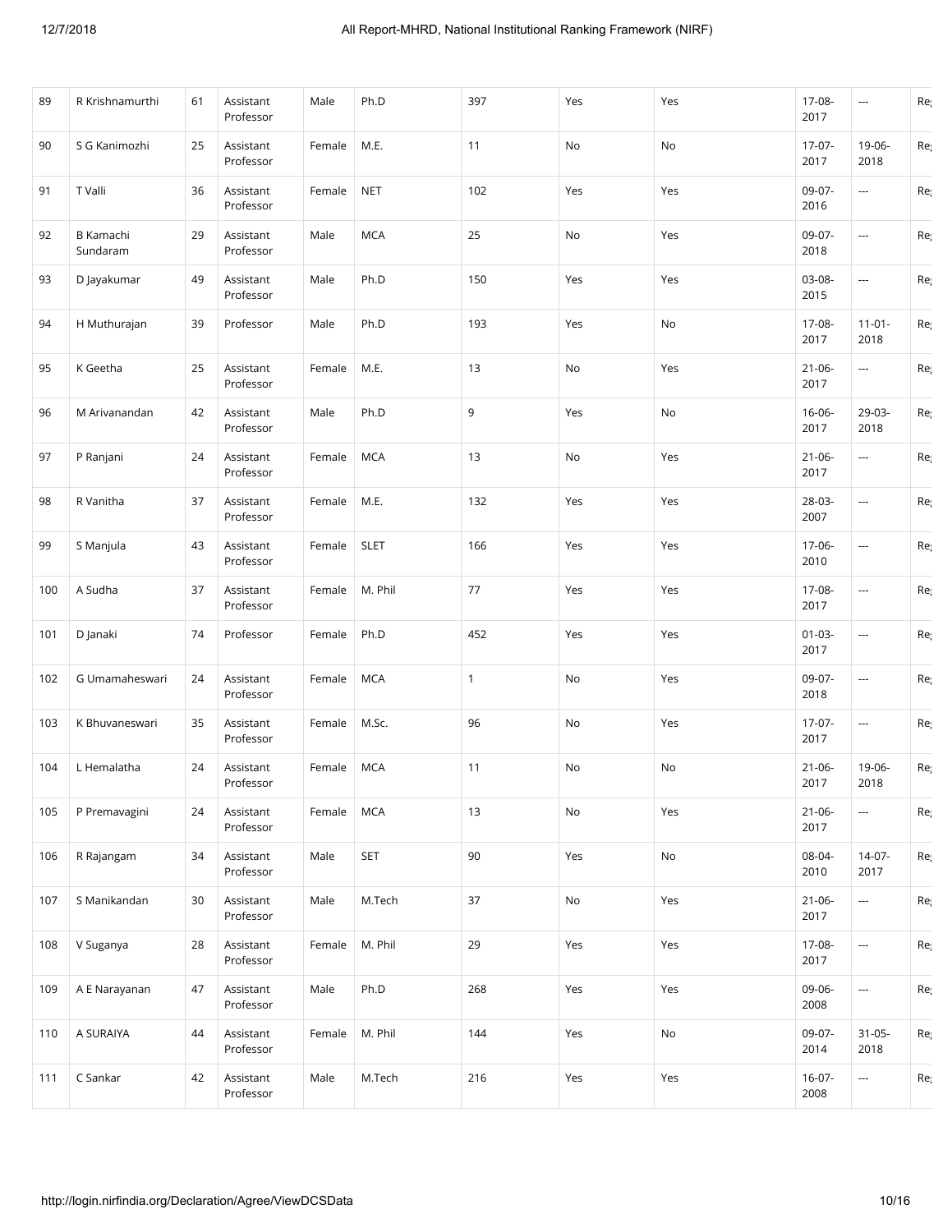| 112 | Geetha K                 | 37 | Assistant<br>Professor | Female | M.Tech  | 125 | Yes | Yes | $30 - 05 -$<br>2008 | ---                      | Re  |
|-----|--------------------------|----|------------------------|--------|---------|-----|-----|-----|---------------------|--------------------------|-----|
| 113 | J Thiagarajan            | 51 | Assistant<br>Professor | Male   | M.Tech  | 363 | Yes | Yes | 19-05-<br>2008      | $\overline{\phantom{a}}$ | Re  |
| 114 | K Selvam                 | 35 | Assistant<br>Professor | Male   | Ph.D    | 86  | Yes | Yes | 22-07-<br>2015      | $\overline{\phantom{a}}$ | Re  |
| 115 | <b>MUHILAN P</b>         | 32 | Assistant<br>Professor | Male   | M.E.    | 134 | Yes | Yes | $20 - 08 -$<br>2010 | $\overline{\phantom{a}}$ | Re  |
| 116 | <b>NITIN KUMAR</b>       | 30 | Assistant<br>Professor | Male   | Ph.D    | 14  | Yes | Yes | $12 - 06 -$<br>2017 | $\overline{\phantom{a}}$ | Re  |
| 117 | P Lenin                  | 33 | Assistant<br>Professor | Male   | M.Tech  | 103 | Yes | Yes | 15-07-<br>2013      | ---                      | Re  |
| 118 | R K Muthuraman           | 29 | Assistant<br>Professor | Male   | M.E.    | 62  | Yes | Yes | $15-07-$<br>2013    | $\overline{\phantom{a}}$ | Re  |
| 119 | R Udhayasankar           | 31 | Assistant<br>Professor | Male   | M.E.    | 72  | Yes | Yes | $18 - 07 -$<br>2012 | $\overline{\phantom{a}}$ | Re  |
| 120 | S Karthi                 | 30 | Assistant<br>Professor | Male   | M.E.    | 47  | Yes | No  | 28-07-<br>2014      | 29-06-<br>2018           | Re  |
| 121 | S Suseela                | 40 | Assistant<br>Professor | Female | M.E.    | 172 | Yes | Yes | $02 - 08 -$<br>2002 | ---                      | Re  |
| 122 | V A Shanmugavelu         | 50 | Associate<br>Professor | Male   | Ph.D    | 281 | Yes | Yes | 03-08-<br>1994      | ---                      | Re  |
| 123 | A Sangeetha              | 35 | Assistant<br>Professor | Female | M.E.    | 101 | Yes | Yes | 29-07-<br>2009      | $\overline{\phantom{a}}$ | Re  |
| 124 | <b>BALAJI B</b>          | 35 | Assistant<br>Professor | Male   | M.E.    | 110 | Yes | Yes | $20 - 07 -$<br>2009 | $\overline{\phantom{a}}$ | Re  |
| 125 | D Thayalnayaki           | 46 | Assistant<br>Professor | Female | M.E.    | 162 | Yes | Yes | $01-07-$<br>2004    | ---                      | Re  |
| 126 | J Jayanthi               | 37 | Assistant<br>Professor | Female | M. Phil | 142 | Yes | Yes | 06-02-<br>2008      | ---                      | Reį |
| 127 | K Pradeep Mohan<br>Kumar | 34 | Assistant<br>Professor | Male   | Ph.D    | 110 | Yes | No  | $07-08-$<br>2009    | $31 - 05 -$<br>2018      | Re  |
| 128 | M Sharmila Begum         | 33 | Assistant<br>Professor | Female | Ph.D    | 143 | Yes | Yes | $01-07-$<br>2006    | $\overline{\phantom{a}}$ | Re  |
| 129 | N Shivakumar             | 30 | Assistant<br>Professor | Male   | M.Tech  | 86  | Yes | Yes | $21 - 06 -$<br>2011 | ---                      | Re  |
| 130 | P Ilangovan              | 31 | Assistant<br>Professor | Male   | M.E.    | 88  | Yes | Yes | 24-06-<br>2011      | ---                      | Re  |
| 131 | P Vijayalakshmi          | 49 | Associate<br>Professor | Female | Ph.D    | 262 | Yes | Yes | $07-03-$<br>1996    | ---                      | Re  |
| 132 | R Supraja                | 27 | Assistant<br>Professor | Female | M.E.    | 18  | No  | Yes | 25-06-<br>2018      | ---                      | Re  |
| 133 | S CHITTIBABU             | 43 | Associate<br>Professor | Male   | Ph.D    | 234 | Yes | No  | $21 - 01 -$<br>2009 | $31 - 05 -$<br>2018      | Re  |
| 134 | S Senthamilkumar         | 50 | Professor              | Male   | Ph.D    | 313 | Yes | Yes | 04-08-<br>1995      | ---                      | Re  |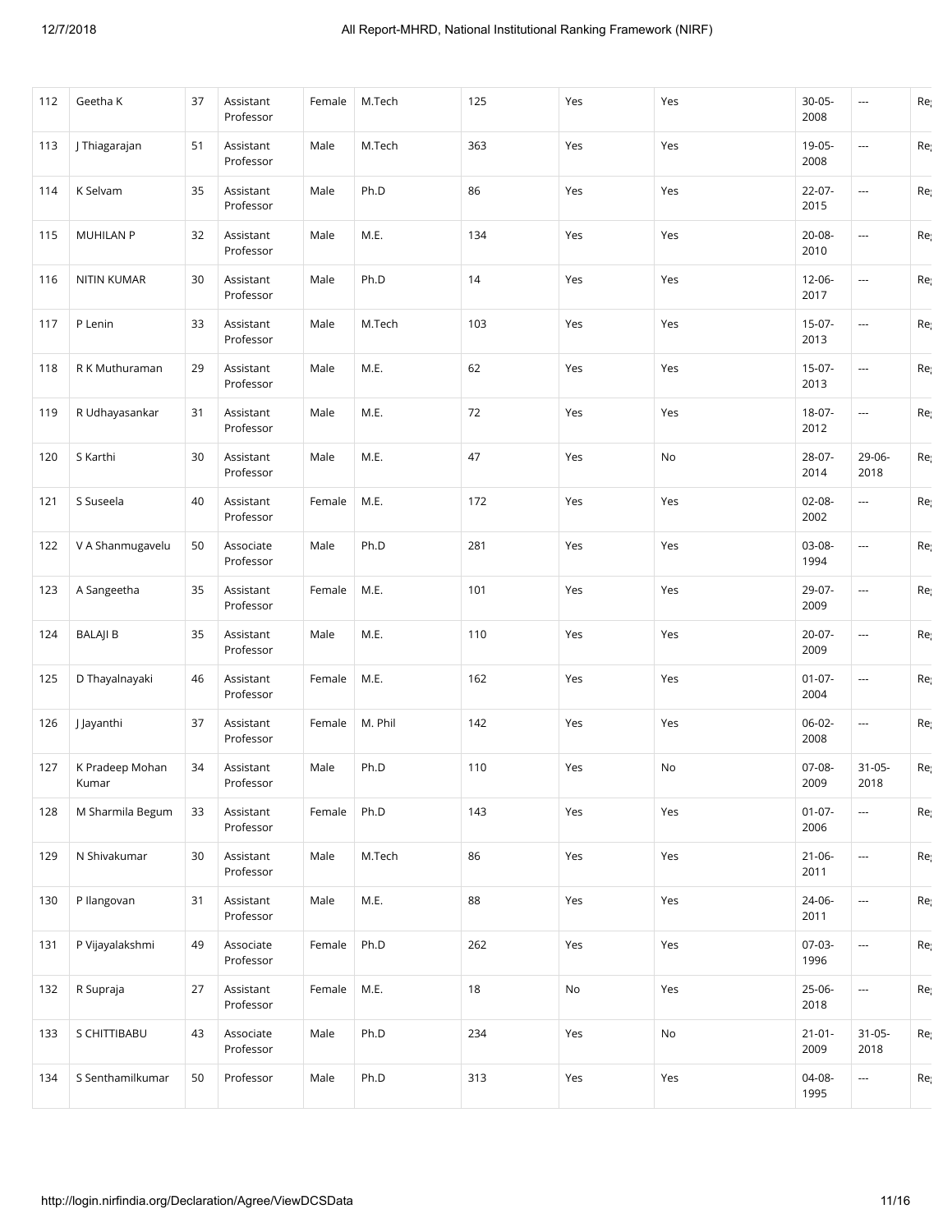| 135 | T Aneesh          | 27 | Assistant<br>Professor | Male   | M.Tech  | 13  | Yes | Yes | 27-06-<br>2017      | ---                      | Re  |
|-----|-------------------|----|------------------------|--------|---------|-----|-----|-----|---------------------|--------------------------|-----|
| 136 | Violet Juli V     | 49 | Associate<br>Professor | Female | Ph.D    | 336 | Yes | Yes | $10 - 08 -$<br>1990 | $\overline{\phantom{a}}$ | Re  |
| 137 | A Pugazhenthi     | 45 | Assistant<br>Professor | Male   | M.Tech  | 112 | Yes | Yes | 08-06-<br>2011      | ---                      | Re  |
| 138 | ARUNGANESH K      | 31 | Assistant<br>Professor | Male   | M.E.    | 99  | Yes | Yes | $10 - 06 -$<br>2011 | $\overline{\phantom{a}}$ | Re  |
| 139 | D Narendra Prasad | 52 | Assistant<br>Professor | Male   | M.E.    | 59  | Yes | Yes | $21 - 01 -$<br>2013 | $\scriptstyle\cdots$     | Re  |
| 140 | Illavarasi R      | 40 | Assistant<br>Professor | Female | M.Tech  | 96  | Yes | Yes | $01 - 08 -$<br>2013 | $\overline{\phantom{a}}$ | Re  |
| 141 | K Lakshmi         | 49 | Professor              | Female | Ph.D    | 281 | Yes | Yes | $27-07-$<br>2009    | $\overline{\phantom{a}}$ | Re  |
| 142 | M KARTHIKEYAN     | 26 | Assistant<br>Professor | Male   | M.Tech  | 35  | Yes | No  | 15-07-<br>2015      | $10 - 10 -$<br>2018      | Re  |
| 143 | N Anusha          | 36 | Assistant<br>Professor | Female | M. Phil | 141 | Yes | Yes | 13-06-<br>2008      | ---                      | Re  |
| 144 | P Epapra          | 24 | Assistant<br>Professor | Male   | M.Tech  | 14  | Yes | No  | 12-06-<br>2017      | $31 - 05 -$<br>2018      | Re  |
| 145 | P Suganya         | 34 | Assistant<br>Professor | Female | M.Tech  | 118 | Yes | Yes | $23 - 12 -$<br>2008 | ---                      | Re  |
| 146 | R Ramani          | 31 | Assistant<br>Professor | Female | M.E.    | 14  | Yes | Yes | $12 - 06 -$<br>2017 | $\overline{\phantom{a}}$ | Re  |
| 147 | S A Dhanaraj      | 54 | Professor              | Male   | Ph.D    | 354 | Yes | Yes | $01 - 06 -$<br>2017 | $\overline{\phantom{a}}$ | Re  |
| 148 | S P Manikandan    | 32 | Assistant<br>Professor | Male   | M.E.    | 84  | Yes | Yes | $22 - 06 -$<br>2011 | $\overline{\phantom{a}}$ | Re  |
| 149 | SATHISKUMAR M     | 36 | Assistant<br>Professor | Male   | M.Tech  | 124 | Yes | No  | $31 - 07 -$<br>2009 | 27-06-<br>2018           | Re  |
| 150 | V Pandiyaraj      | 29 | Assistant<br>Professor | Male   | M.E.    | 48  | Yes | Yes | $01 - 07 -$<br>2014 | $\overline{\phantom{a}}$ | Re  |
| 151 | A Sasikala        | 54 | Associate<br>Professor | Female | Ph.D    | 334 | Yes | Yes | $20 - 06 -$<br>1990 | $\overline{\phantom{a}}$ | Re  |
| 152 | C M Vivek         | 27 | Assistant<br>Professor | Male   | M.Tech  | 37  | Yes | Yes | 22-07-<br>2015      | ---                      | Re  |
| 153 | Dhanabal S        | 33 | Assistant<br>Professor | Male   | M.E.    | 96  | Yes | No  | $21 - 06 -$<br>2010 | 25-06-<br>2018           | Re  |
| 154 | J Kesavan         | 34 | Assistant<br>Professor | Male   | M.E.    | 84  | Yes | Yes | $06-07-$<br>2011    | ---                      | Re  |
| 155 | K Rajeswari       | 35 | Assistant<br>Professor | Female | M. Phil | 113 | Yes | Yes | $29 - 11 -$<br>2008 | $\overline{\phantom{a}}$ | Re  |
| 156 | Mohammed Danish   | 32 | Assistant<br>Professor | Male   | Ph.D    | 13  | Yes | Yes | $12 - 06 -$<br>2017 | $\overline{\phantom{a}}$ | Re  |
| 157 | Narmadha C        | 43 | Assistant<br>Professor | Female | M.E.    | 165 | Yes | Yes | $17 - 10 -$<br>1998 | ---                      | Reį |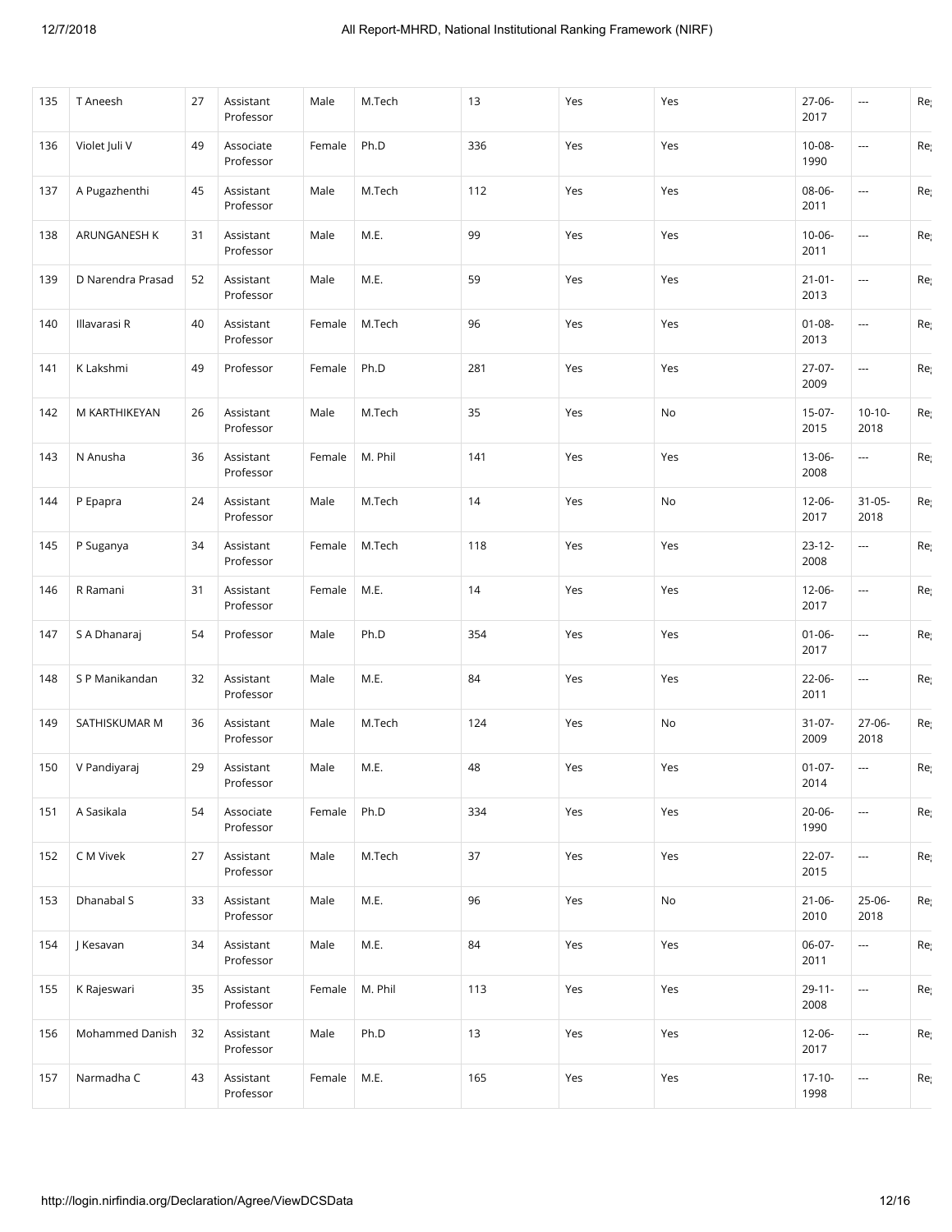| 158 | P K Srividhya             | 46 | Professor              | Female | Ph.D   | 279 | Yes | Yes | 06-05-<br>1997      | $\overline{\phantom{a}}$ | Re  |
|-----|---------------------------|----|------------------------|--------|--------|-----|-----|-----|---------------------|--------------------------|-----|
| 159 | Pattapu Kirupa<br>Sekhar  | 27 | Assistant<br>Professor | Male   | M.Tech | 13  | Yes | No  | 14-07-<br>2017      | $11 - 06 -$<br>2018      | Re  |
| 160 | R Suresh                  | 29 | Assistant<br>Professor | Male   | M.Tech | 63  | Yes | Yes | 19-06-<br>2013      | ---                      | Re  |
| 161 | S J Princess<br>Rosaline  | 44 | Assistant<br>Professor | Female | M.E.   | 138 | Yes | Yes | $07 - 01 -$<br>2008 | ---                      | Re  |
| 162 | S Sriram                  | 27 | Assistant<br>Professor | Male   | M.Tech | 37  | Yes | No  | 04-08-<br>2015      | $31 - 05 -$<br>2018      | Re  |
| 163 | T Kavitha                 | 45 | Assistant<br>Professor | Female | M.E.   | 226 | Yes | Yes | $01 - 01 -$<br>2000 | $\overline{\phantom{a}}$ | Re  |
| 164 | Y Prasad Reddy            | 25 | Assistant<br>Professor | Male   | M.Tech | 11  | Yes | No  | $17-07-$<br>2017    | $11 - 06 -$<br>2018      | Re  |
| 165 | A Mohamed Ismail          | 31 | Assistant<br>Professor | Male   | M.E.   | 48  | Yes | Yes | $01-07-$<br>2014    | ---                      | Re  |
| 166 | Anupoju Vinod<br>Kumar    | 25 | Assistant<br>Professor | Male   | M.Tech | 13  | Yes | No  | $14-07-$<br>2017    | 18-06-<br>2018           | Re  |
| 167 | D Jeyasimman              | 42 | Associate<br>Professor | Male   | Ph.D   | 184 | Yes | Yes | $01-09-$<br>2014    | ---                      | Reį |
| 168 | I Karthic<br>Subramaniyan | 32 | Assistant<br>Professor | Male   | M.Tech | 87  | Yes | Yes | 22-06-<br>2011      | $\overline{\phantom{a}}$ | Re  |
| 169 | K ANBARASU                | 37 | Assistant<br>Professor | Male   | Ph.D   | 62  | Yes | Yes | $05-05-$<br>2016    | ---                      | Re  |
| 170 | Kumar D                   | 55 | Professor              | Male   | Ph.D   | 336 | Yes | No  | 20-06-<br>1990      | $31 - 05 -$<br>2018      | Re  |
| 171 | Murugupandiyan S          | 39 | Assistant<br>Professor | Male   | M.E.   | 108 | Yes | No  | 03-08-<br>2009      | 29-06-<br>2018           | Re  |
| 172 | P Dhavakumar              | 37 | Assistant<br>Professor | Male   | M.E.   | 124 | Yes | Yes | 16-06-<br>2010      | $\overline{\phantom{a}}$ | Re  |
| 173 | P Srinivasan              | 49 | Assistant<br>Professor | Male   | M.E.   | 228 | Yes | Yes | $01-09-$<br>2011    | ---                      | Re  |
| 174 | R Poonguzhali             | 40 | Assistant<br>Professor | Female | M.E.   | 229 | Yes | Yes | 25-08-<br>1999      | $\overline{\phantom{a}}$ | Re  |
| 175 | Rakesh R                  | 34 | Assistant<br>Professor | Male   | M.E.   | 132 | Yes | Yes | 06-07-<br>2009      | ---                      | Re  |
| 176 | S Kumaran                 | 48 | Associate<br>Professor | Male   | Ph.D   | 147 | Yes | Yes | 19-03-<br>2007      | ---                      | Re  |
| 177 | SAROJINI L                | 34 | Assistant<br>Professor | Female | M.E.   | 111 | Yes | Yes | $16 - 06 -$<br>2010 | $\overline{\phantom{a}}$ | Re  |
| 178 | V Nagaraj                 | 28 | Assistant<br>Professor | Male   | M.E.   | 51  | Yes | Yes | $01 - 07 -$<br>2014 | ---                      | Re  |
| 179 | A R Umayal Sundari        | 40 | Associate<br>Professor | Female | Ph.D   | 157 | Yes | Yes | $15 - 11 -$<br>2007 | ---                      | Re  |
| 180 | Babu S P K                | 46 | Professor              | Male   | Ph.D   | 221 | Yes | Yes | 19-10-<br>2009      | ---                      | Re  |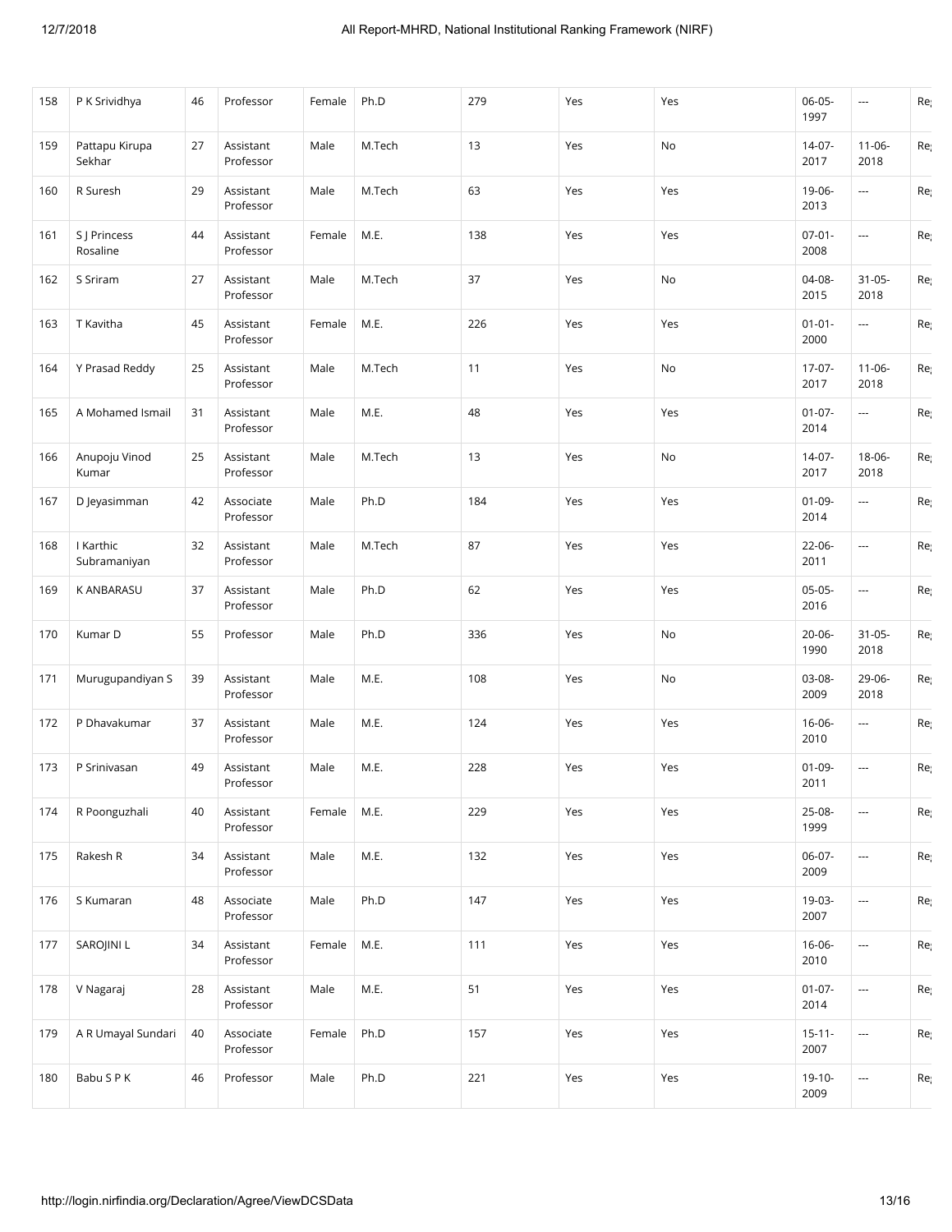| 181 | D Sudhakar             | 34 | Assistant<br>Professor | Male   | M.Tech  | 83           | Yes | No  | 30-06-<br>2012      | 29-06-<br>2018           | Re       |
|-----|------------------------|----|------------------------|--------|---------|--------------|-----|-----|---------------------|--------------------------|----------|
| 182 | INAYATHULLAAH M<br>A   | 37 | Associate<br>Professor | Male   | Ph.D    | 122          | Yes | No  | $16 - 06 -$<br>2010 | 30-05-<br>2018           | Re       |
| 183 | K M Arivuchelvan       | 36 | Assistant<br>Professor | Male   | M.E.    | 147          | Yes | Yes | $25-05-$<br>2006    | ---                      | Re       |
| 184 | M Revathi              | 27 | Assistant<br>Professor | Female | M.E.    | 66           | Yes | Yes | $12 - 06 -$<br>2017 | $\overline{\phantom{a}}$ | Re       |
| 185 | N Shivaharinathan      | 41 | Assistant<br>Professor | Male   | M.E.    | 83           | Yes | No  | 19-06-<br>2013      | 29-06-<br>2018           | Re       |
| 186 | P Gayathri             | 34 | Assistant<br>Professor | Female | Ph.D    | 156          | Yes | Yes | 04-07-<br>2008      | ---                      | Re       |
| 187 | P Sunilkumar           | 35 | Assistant<br>Professor | Male   | M.E.    | 136          | Yes | Yes | 17-07-<br>2015      | ---                      | Re       |
| 188 | R SAHANA               | 26 | Assistant<br>Professor | Female | M.Tech  | 18           | Yes | No  | $17 - 11 -$<br>2016 | $31 - 05 -$<br>2018      | Ad<br>Co |
| 189 | <b>S AMREEN NISA</b>   | 25 | Assistant<br>Professor | Female | M.Tech  | 15           | Yes | No  | $18 - 01 -$<br>2017 | $31 - 05 -$<br>2018      | Ad<br>Co |
| 190 | S P Ramya              | 34 | Assistant<br>Professor | Female | M.Tech  | 112          | Yes | Yes | $22 - 06 -$<br>2009 | ---                      | Re       |
| 191 | SRINIVAS YELISETTI     | 29 | Assistant<br>Professor | Male   | M.Tech  | 6            | Yes | No  | $06-12-$<br>2017    | $10-01 -$<br>2018        | Re       |
| 192 | <b>VELUSAMI S</b>      | 62 | Professor              | Male   | Ph.D    | 437          | Yes | Yes | 14-02-<br>2017      | $\overline{\phantom{a}}$ | Re       |
| 193 | A ASHOK KUMAR          | 38 | Assistant<br>Professor | Male   | Ph.D    | 130          | Yes | Yes | 03-08-<br>2015      | $\overline{\phantom{a}}$ | Re       |
| 194 | A Sirajunnisa          | 38 | Associate<br>Professor | Female | Ph.D    | 180          | Yes | Yes | $15-07-$<br>2010    | $\overline{\phantom{a}}$ | Re       |
| 195 | C Priya                | 34 | Assistant<br>Professor | Female | M. Phil | 102          | Yes | Yes | 23-07-<br>2012      | ---                      | Re       |
| 196 | G Thirumal<br>Murugan  | 35 | Assistant<br>Professor | Male   | M.E.    | 101          | Yes | Yes | $12 - 08 -$<br>2009 | $\overline{\phantom{a}}$ | Re       |
| 197 | J Santhosh             | 43 | Assistant<br>Professor | Male   | M.E.    | 112          | Yes | Yes | $16 - 06 -$<br>2016 | $\overline{\phantom{a}}$ | Re       |
| 198 | K Sakthimurugan        | 32 | Assistant<br>Professor | Male   | M.E.    | 112          | Yes | Yes | $11-09-$<br>2008    | ---                      | Re       |
| 199 | Mude Nagarjuna<br>Naik | 26 | Assistant<br>Professor | Male   | M.Tech  | 6            | Yes | No  | $26 - 07 -$<br>2017 | $12 - 01 -$<br>2018      | Re       |
| 200 | Naveen Rooba Doss<br>M | 25 | Assistant<br>Professor | Male   | M.Tech  | $\mathbf{1}$ | Yes | Yes | 25-06-<br>2018      |                          | Re       |
| 201 | P Latha                | 40 | Assistant<br>Professor | Female | M.E.    | 75           | Yes | Yes | $01 - 10 -$<br>2011 | ---                      | Re       |
| 202 | R Jayanthi             | 50 | Professor              | Female | Ph.D    | 246          | Yes | Yes | $02 - 07 -$<br>1997 | $\overline{\phantom{a}}$ | Re       |
| 203 | R Thiyagarajan         | 29 | Assistant<br>Professor | Male   | M.E.    | 72           | Yes | Yes | $11-07-$<br>2012    | $\overline{\phantom{a}}$ | Re       |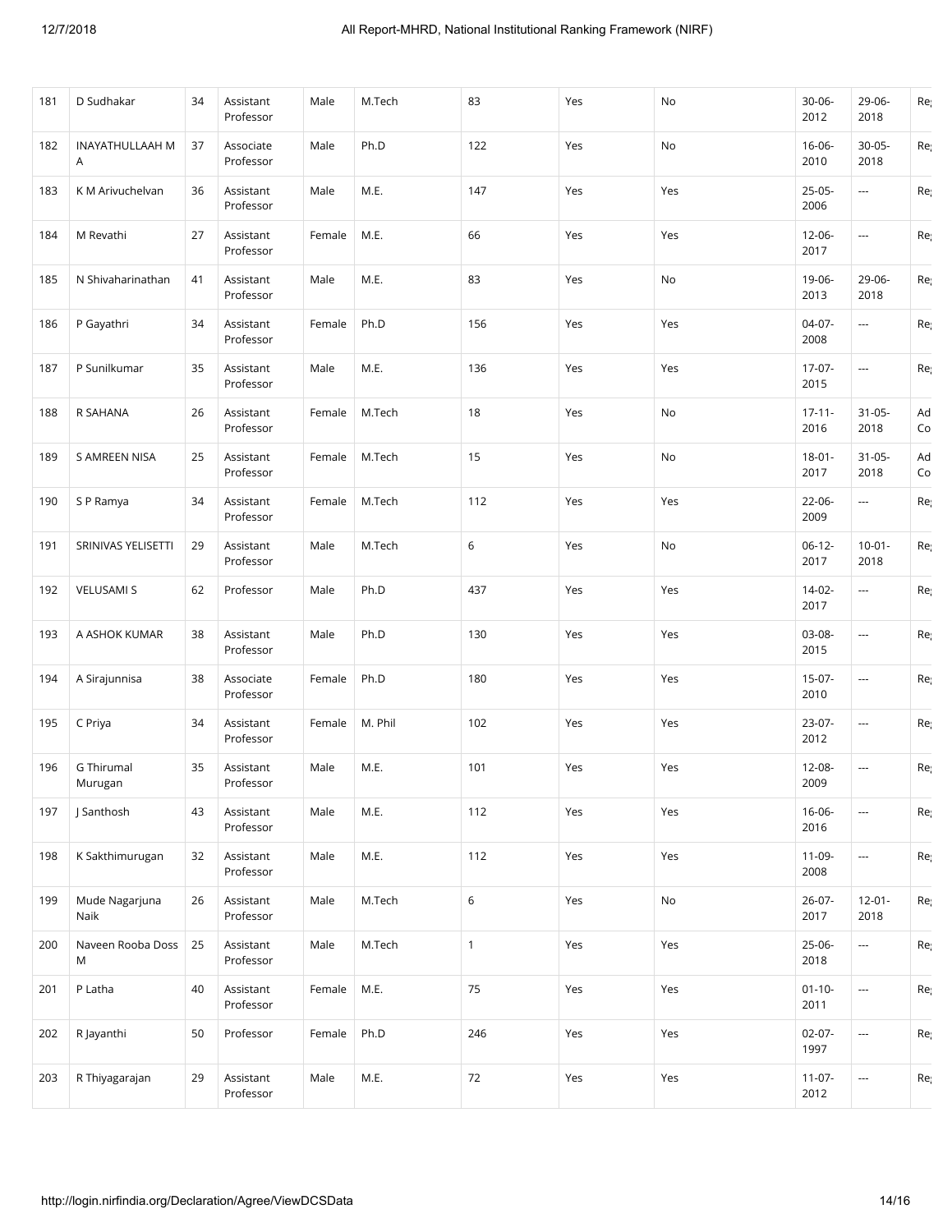| 204 | S Kamaraj                   | 46 | Assistant<br>Professor | Male   | M.Tech     | 106 | Yes | No  | 04-03-<br>2008      | $02 - 08 -$<br>2017      | Re       |
|-----|-----------------------------|----|------------------------|--------|------------|-----|-----|-----|---------------------|--------------------------|----------|
| 205 | S Sundaranayagi             | 38 | Assistant<br>Professor | Female | M. Phil    | 111 | Yes | Yes | $14 - 07 -$<br>2008 | $\overline{\phantom{a}}$ | Re       |
| 206 | T Sharmila                  | 32 | Assistant<br>Professor | Female | M.E.       | 54  | Yes | Yes | 15-07-<br>2013      | $\overline{\phantom{a}}$ | Re       |
| 207 | A George                    | 51 | Professor              | Male   | Ph.D       | 334 | Yes | Yes | $16-02-$<br>2015    | $\overline{\phantom{a}}$ | Re       |
| 208 | A V SNEHYA                  | 33 | Assistant<br>Professor | Female | M.Tech     | 109 | Yes | Yes | $16 - 06 -$<br>2010 | $\overline{\phantom{a}}$ | Re       |
| 209 | Chandarasekaran R           | 35 | Assistant<br>Professor | Male   | M.E.       | 94  | Yes | Yes | $07 - 06 -$<br>2011 | $\overline{\phantom{a}}$ | Re       |
| 210 | Gokulanathan A              | 33 | Assistant<br>Professor | Male   | M.E.       | 85  | Yes | Yes | $20 - 06 -$<br>2011 | $\overline{\phantom{a}}$ | Re       |
| 211 | Jayanthi L                  | 49 | Assistant<br>Professor | Female | M.Tech     | 331 | Yes | Yes | $27-07-$<br>2009    | $\scriptstyle\cdots$     | Re       |
| 212 | K Vasanthavalli             | 29 | Assistant<br>Professor | Female | M.E.       | 55  | Yes | Yes | 19-06-<br>2013      | $\scriptstyle\cdots$     | Re       |
| 213 | MURUGANANTHAM<br>N          | 37 | Associate<br>Professor | Male   | Ph.D       | 151 | Yes | Yes | $16 - 06 -$<br>2010 | $\overline{\phantom{a}}$ | Re       |
| 214 | P Balakumar                 | 39 | Professor              | Male   | Ph.D       | 132 | Yes | No  | $01 - 12 -$<br>2017 | $30-03-$<br>2018         | Ad<br>Co |
| 215 | P N SUDHA                   | 42 | Assistant<br>Professor | Female | Ph.D       | 210 | Yes | Yes | $01 - 11 -$<br>2004 | $\overline{\phantom{a}}$ | Re       |
| 216 | R Kathiravan                | 46 | Professor              | Male   | Ph.D       | 199 | Yes | Yes | $17 - 12 -$<br>2011 | $\cdots$                 | Re       |
| 217 | Rajanandhini C              | 38 | Assistant<br>Professor | Female | M.E.       | 138 | Yes | Yes | $12 - 01 -$<br>2007 | ---                      | Re       |
| 218 | S Karthigaiveni             | 52 | Assistant<br>Professor | Female | M.E.       | 275 | Yes | No  | $27-06-$<br>2005    | 03-07-<br>2018           | Re       |
| 219 | Saravanakumar U             | 35 | Assistant<br>Professor | Male   | M.E.       | 112 | Yes | Yes | 24-06-<br>2009      | $\overline{\phantom{a}}$ | Re       |
| 220 | V Hamsadhwani               | 50 | Assistant<br>Professor | Female | M.E.       | 170 | Yes | Yes | $21 - 06 -$<br>2004 |                          | Re       |
| 221 | A Anand Jerard<br>Sebastine | 41 | Associate<br>Professor | Male   | Ph.D       | 153 | Yes | Yes | 24-07-<br>2009      | ---                      | Re       |
| 222 | Ankita Chandra              | 28 | Assistant<br>Professor | Female | MBA        | 14  | Yes | Yes | 19-07-<br>2017      | $\overline{\phantom{a}}$ | Re       |
| 223 | B Mahendra Mohan            | 50 | Assistant<br>Professor | Male   | <b>MBA</b> | 268 | Yes | Yes | $01 - 06 -$<br>2009 | ---                      | Re       |
| 224 | J Sathyapriya               | 35 | Associate<br>Professor | Female | Ph.D       | 166 | Yes | Yes | 03-07-<br>2013      | $\overline{\phantom{a}}$ | Re       |
| 225 | K Selvakumar                | 42 | Assistant<br>Professor | Male   | Ph.D       | 118 | Yes | Yes | 13-08-<br>2008      | $\overline{\phantom{a}}$ | Re       |
| 226 | KVR Rajandran               | 59 | Associate<br>Professor | Male   | Ph.D       | 460 | Yes | Yes | $01-03-$<br>2006    | $\overline{\phantom{a}}$ | Reį      |